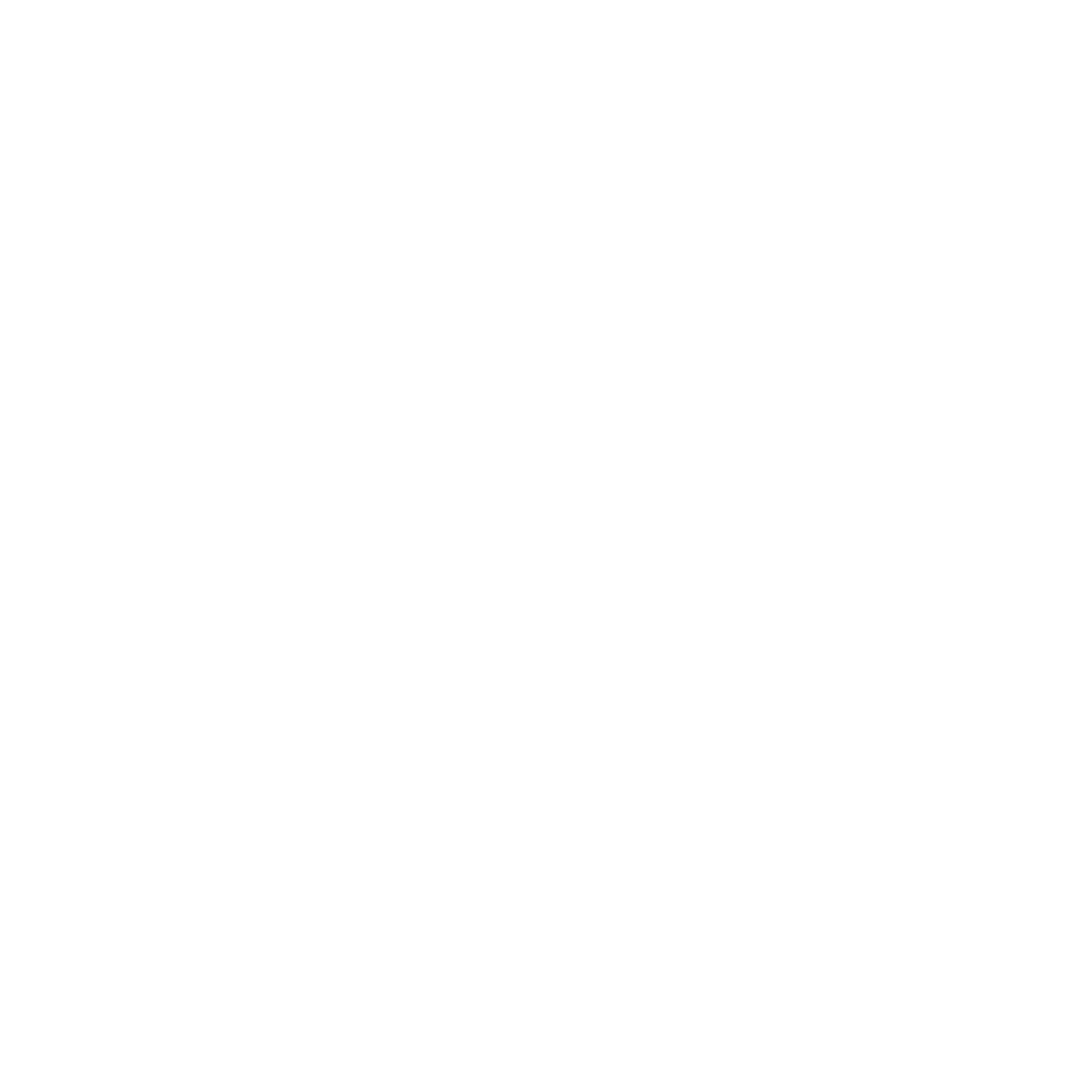

# **EN**

# **0. Introduction**

Thank you for using this product.

- Please read all instructions carefully before using the product.
- Do not attempt to disassemble or repair the product yourself, as this will invalidate the warranty.
- The CO2 sensor detects temperature, humidity and CO2 concentration. When the CO2 concentration in the room reaches a certain level, the alarm sounds an 80dB tone.

# **1. Product overview**



- 1. Speaker
- 2. Battery level
- 3. PPM level
- 4. Temperature
- 5. Humidity level
- 6. Power / brightness button
- 7. Mute button

### **2. Power supply**

When using the device for the first time, please fully charge it for 6 hours. Once the battery is fully charged, the device can be used for about 12 hours.

**Note: When the battery icon turns yellow, it means that the battery is medium and the battery will still work for about 1.5 hours in low light. When the battery icon turns red, it means that the battery is low and will work for about 30 minutes with low brightness (see point 5\_adapting the brightness).**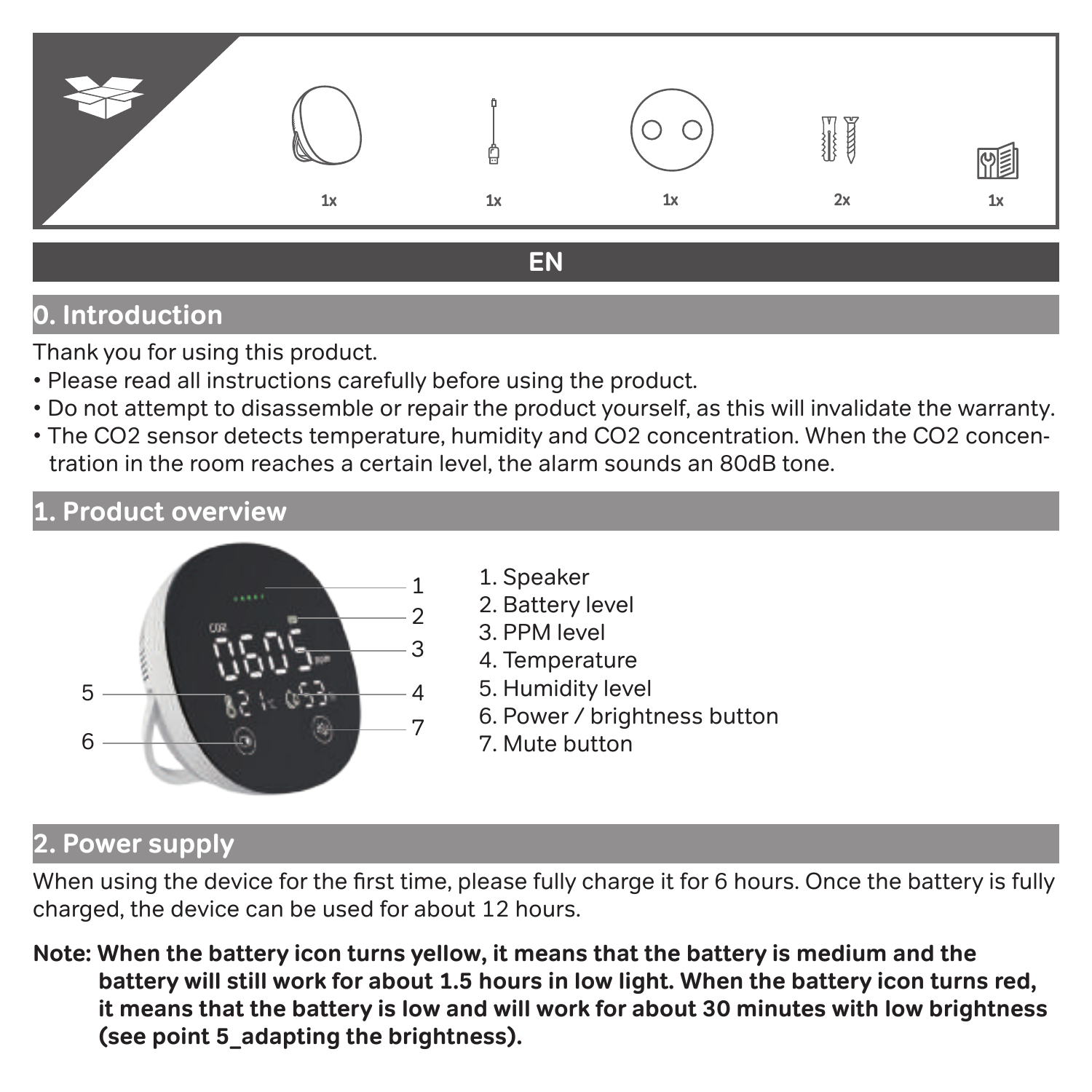# **3. Operating instructions**

| <b>BUTTONS</b> | ON MODE                                | OFF MODE                        |                                  |                    |
|----------------|----------------------------------------|---------------------------------|----------------------------------|--------------------|
|                | <b>LONG PRESS</b>                      | <b>SHORT PRESS</b>              | <b>LONG PRESS</b>                | <b>SHORT PRESS</b> |
|                | At least 1.5sec. for<br>switching off  | <b>Brightness</b><br>adjustment | At least 1.6sec.<br>to switch on | No operation       |
| $\circledast$  | At least 1.5sec. to<br>decrease volume | Mute or unmute<br>the alarm     | No operation                     | No operation       |

**Note: The CO2 concentration is 550ppm at start-up, please wait 30s for self-calibration before using.** 

**Note: When your device is plugged in, the temperature level is higher than normal.** 

#### **4. Detector installation**

There are two possibilities, either wall mounting or simply placing it on your furniture using the integrated support foot.

#### Wall mounting:



- 1. Using a pencil and the magnetic wall plate, mark the drilling points for better accuracy.
- 2. Add the dowels to the holes.
- 3. Place the mounting plate and tighten with the screws.
- 4. Place the Co2 sensor on the plate. The plate will stick magnetically due to the built-in magnets.

# **5. Adjusting the brightness**

To change your lighting, simply press the power/brightness button once (see diagram). You can choose between 3 lighting levels.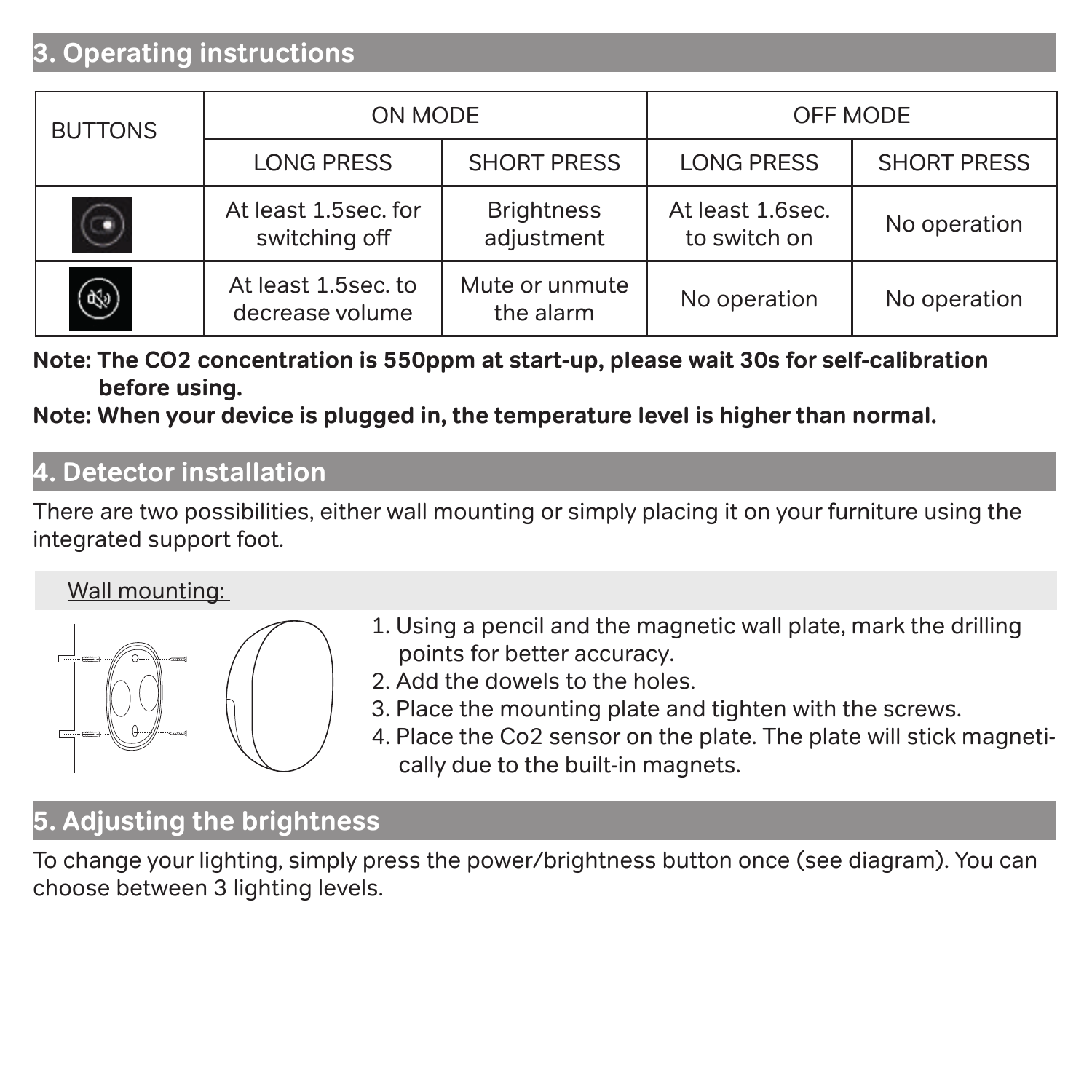### **6. Battery indicator**

| <b>Battery status</b> | Charger connected | Charger not connected |         |                 |  |
|-----------------------|-------------------|-----------------------|---------|-----------------|--|
|                       | ON mode           | OFF mode              | ON mode | OFF mode        |  |
| Battery full          | Green             | No battery icon       | Green   |                 |  |
| High battery          | Green             | Green                 | Green   |                 |  |
| Medium battery        | Green (flashing)  | Green (flashing)      | Yellow  | No battery icon |  |
| Low battery           | Green (flashing)  | Green (flashing)      | Red     |                 |  |
| No battery            | Green (flashing)  | Green (flashing)      | Off     |                 |  |

**Note: The device will automatically turn off when the battery is too low. The battery indicator flashes red 3 times with a beep when trying to switch on if there is no battery, and the charger is not connected.**

#### **7. Low battery warning**

If the battery icon turns yellow and the device beeps twice every 10 seconds, the battery is half discharged. The time to power off is approximately 1.5 hours in low light conditions. In case of low battery, the battery icon will turn red and the alarm will beep twice every 5 seconds. The time to power off will be approximately 30 minutes with low light.

#### **Note: Please note that the mute mode cannot be activated when the battery is low. The alarm will only stop after connecting the charger.**

#### **8. Mute alarm**

The mute button allows you to slightly lower the volume of the device or to mute the alarm when it is sounding.

To lower the volume when you press the buttons on the device, simply hold the mute button for about 1.6 seconds.

If you want to deactivate the alarm when it sounds, press quickly 1x.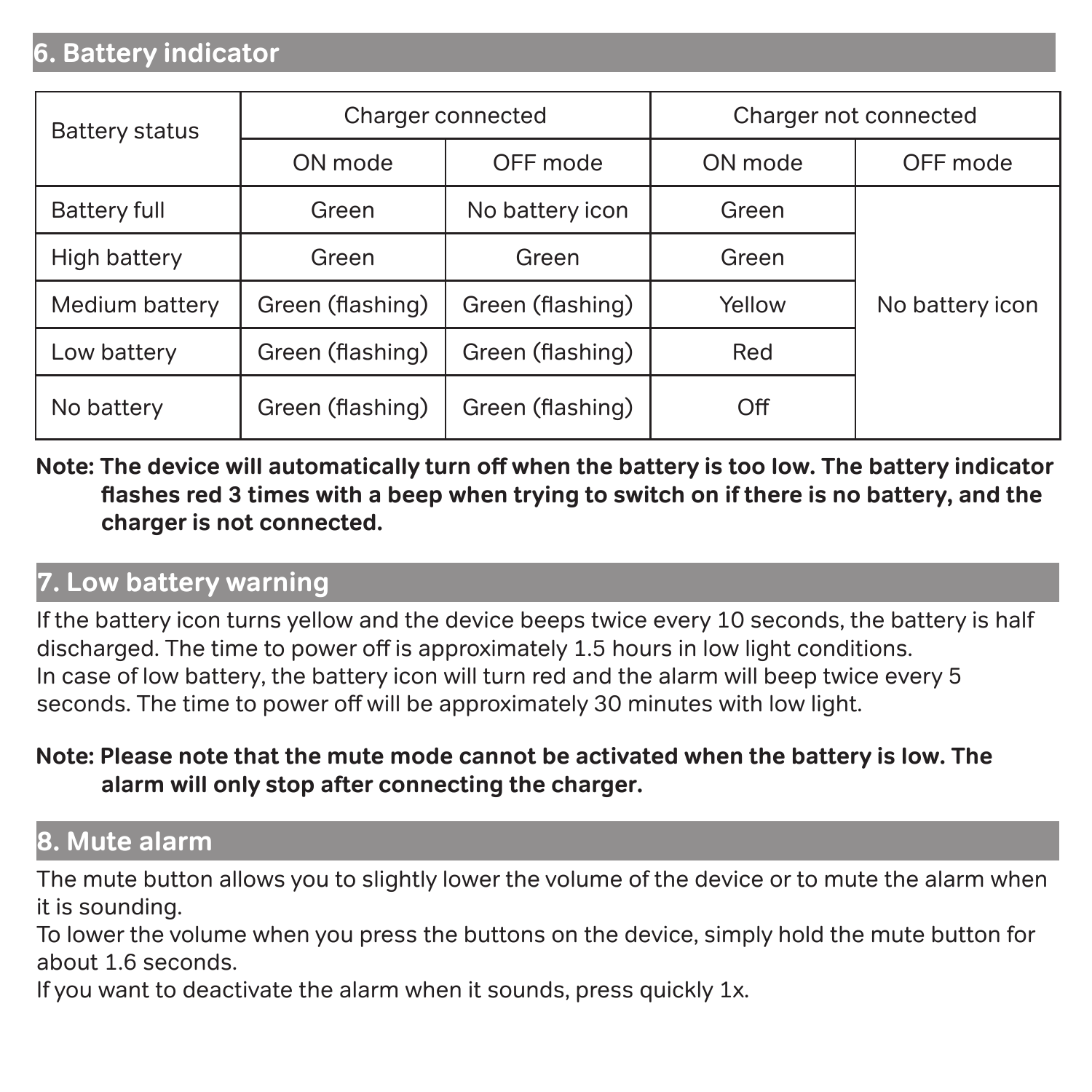# **9. Failure warning**

- The unit displays 0000 and recalls the CO2 sensor weakness when it detects that the sensor is damaged.
- The unit displays 25°C, 30% when it detects that the temperature and humidity sensor is damaged.

# **10. What is carbon dioxide?**

Not to be confused with carbon monoxide (CO), CO2 is produced by the human body and is found in the air when we exhale. CO2 is a colourless, odourless gas that humans cannot detect, so having a CO2 meter is useful in offices, schools, homes where many people are present together. The CO2 meter tells you when you need to ventilate a room.

### **11. Symptoms following high CO2 exposure**

At high concentrations, carbon dioxide can displace oxygen from the air, thus depriving the body of oxygen, which can cause loss of consciousness. A lack of oxygen can cause a variety of symptoms including rapid breathing, rapid heart rate, dizziness, emotional reaction, fatigue, nausea and vomiting, collapse or in more severe cases; convulsions, coma or death.

#### **Note: Elderly people and those at risk (diabetics, thrombosis risks...) may be more vulnerable. If you experience even mild symptoms, please consult your doctor immediately!**

# **12. Safety advice**

- As the coverage area of CO2 detection is limited, we recommend that you install CO2 detectors in every room of your home to effectively protect the whole family.
- Do not spray chemical sprays such as deodorant, hairspray, perfume, insecticide or spray paint near the alarm.
- Clean with a soft, damp cloth, without using solvents or detergents that will damage the device.
- Please recharge the device regularly if it is stored for a long time.
- Do not paint the CO2 alarm and do not block or cover the alarm's ventilation hole with glue or other objects.
- Do not attempt to disassemble or repair the product yourself.
- The control panel is not waterproof. Do not expose it to rain or immerse it in water.
- Please keep these instructions for use in a safe place.
- In case of carbon dioxide poisoning, call the emergency services for help. Do not return home until the alarm has stopped and the air has returned to normal.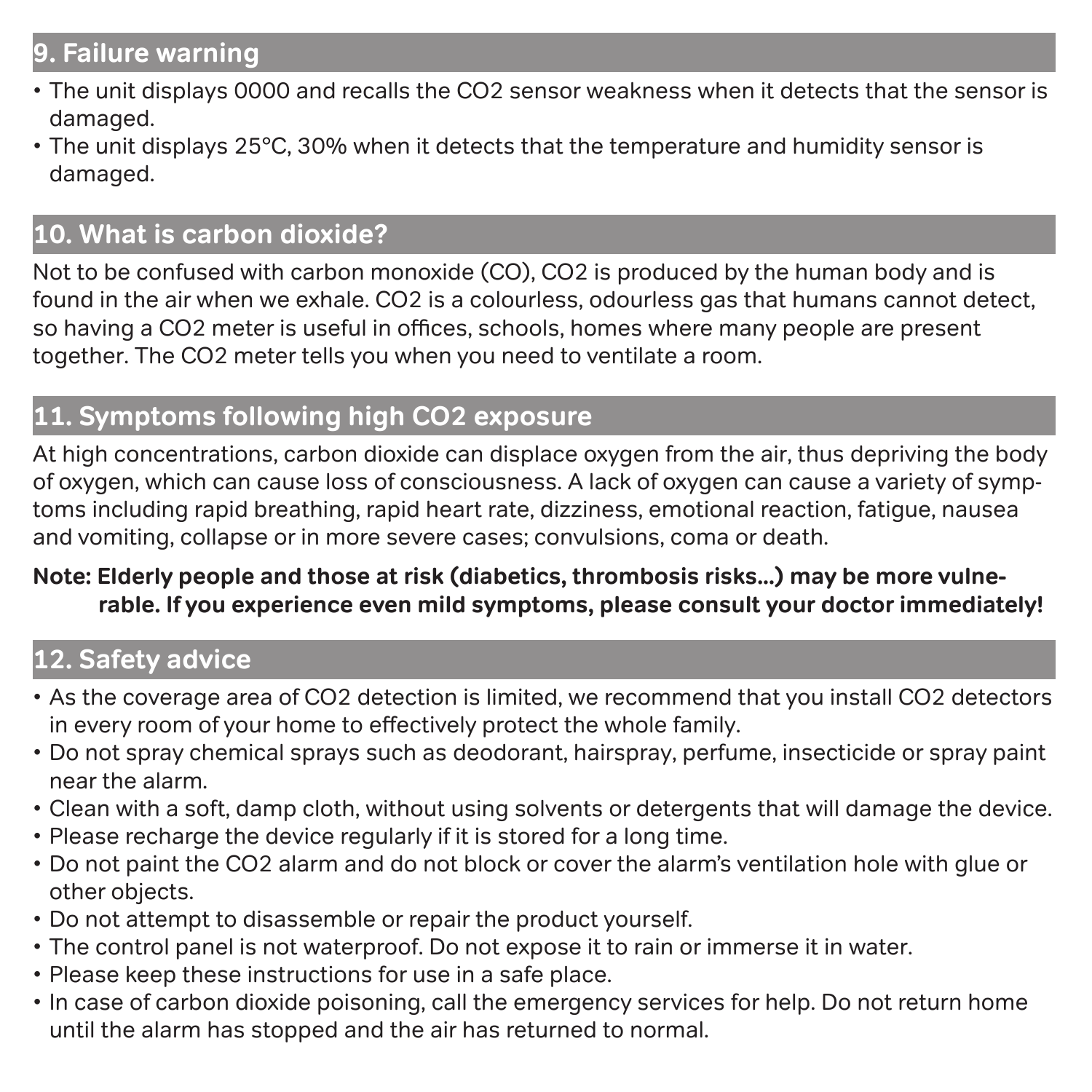### **13. Technical specifications**

- Power supply: DC 5V/1A (micro USB)
- Battery cell: Built-in 3.7V lithium battery
- Battery capacity: 2000mAh
- Battery life: 12 hours
- Product lifetime : 10 years
- CO2 measurement range: 400 ~ 5000ppm
- CO2 measurement accuracy: 1ppm
- CO2 measurement tolerance: ±50ppm + ±5%.
- Temperature measuring range: 0 ~ 65°C
- Temperature measurement tolerance: ±1°C
- Humidity measuring range: 0 ~ 100%RH
- Humidity measurement tolerance: ±5%RH
- Button type: Touch button
- Display type: LED
- Size: 100\*100\*30.5mm



Don't throw batteries or out of order products with the household waste (garbage). The dangerous substances that they are likely to include may harm health or the environment. Make your retailer take back these products or use the selective collect of garbage proposed by your city.



For indoor use only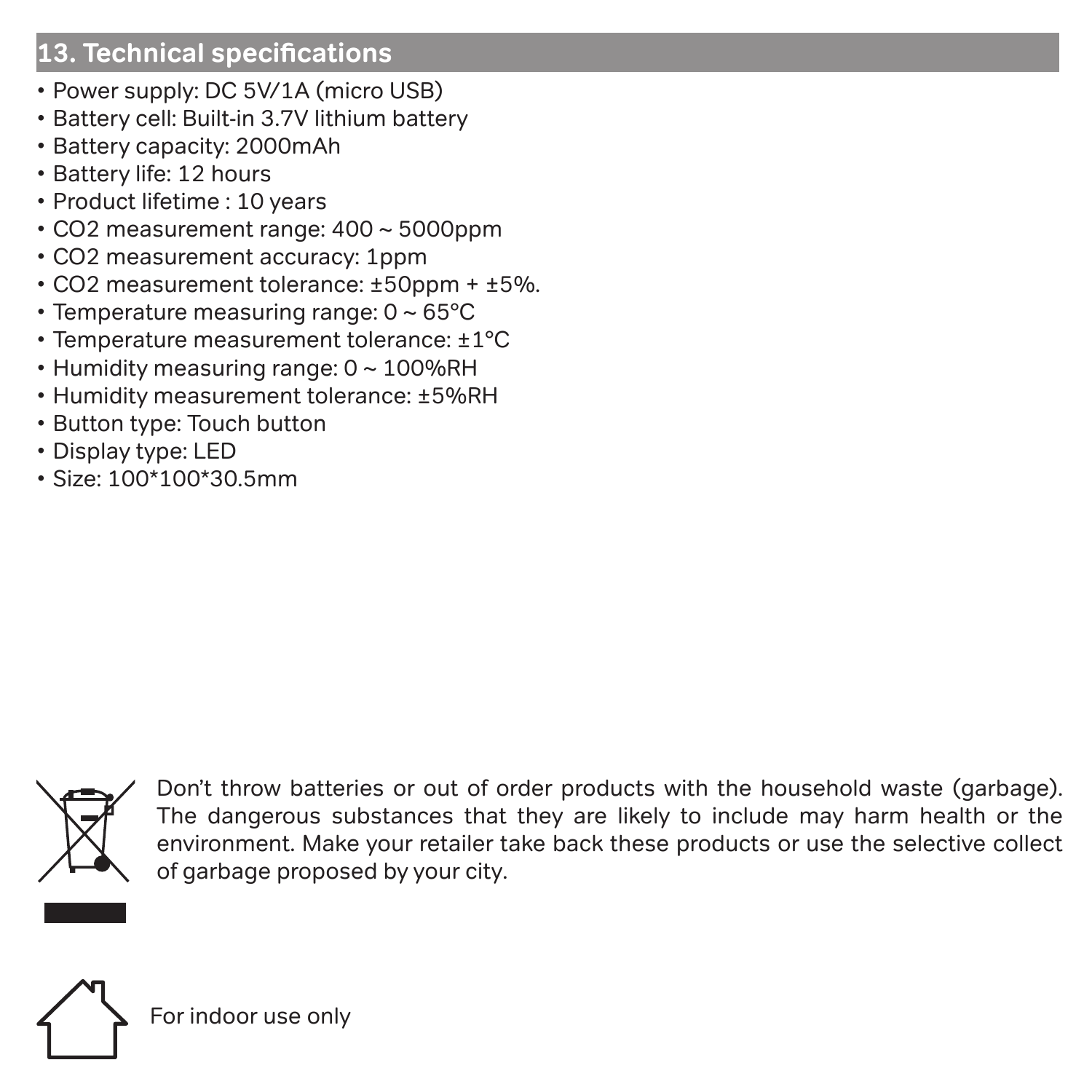# **0. Introduction**

Merci d'utiliser ce produit.

- Veuillez lire attentivement toutes les instructions avant d'utiliser l'appareil.
- N'essayez pas de démonter ou de réparer vous-même le produit, faute de quoi le produit ne sera plus sous garantie.
- Le détecteur de Co2 détecte la température, l'humidité et la concentration de CO2. Lorsque la concentration de CO2 dans la pièce atteint une certaine concentration, l'alarme émet un signal sonore 80dB.

# **1. Présentation du produit**



- 1. Haut-parleur
- 2. Niveau de batterie
- 3. Niveau de PPM
- 4. Température
- 5. Taux d'humidité
- 6. Bouton d'alimentation / luminosité
- 7. Bouton sourdine

# **2. Alimentation**

Lors de la première utilisation, veuillez charger complètement l'appareil pendant 6h. Une fois la batterie totalement chargée, l'appareil à une durée d'utilisation d'environ 12h.

**Remarque : Lorsque l'icône de la batterie devient jaune, cela signifie que la batterie est moyenne et que la batterie fonctionnera encore pendant environ 1,5 heure avec une luminosité faible. Lorsque l'icône de la batterie devient rouge, cela signifie que la batterie est faible et qu'elle fonctionnera encore pendant environ 30 minutes, avec une luminosité faible (voir point 5\_adaptation de la luminosité).**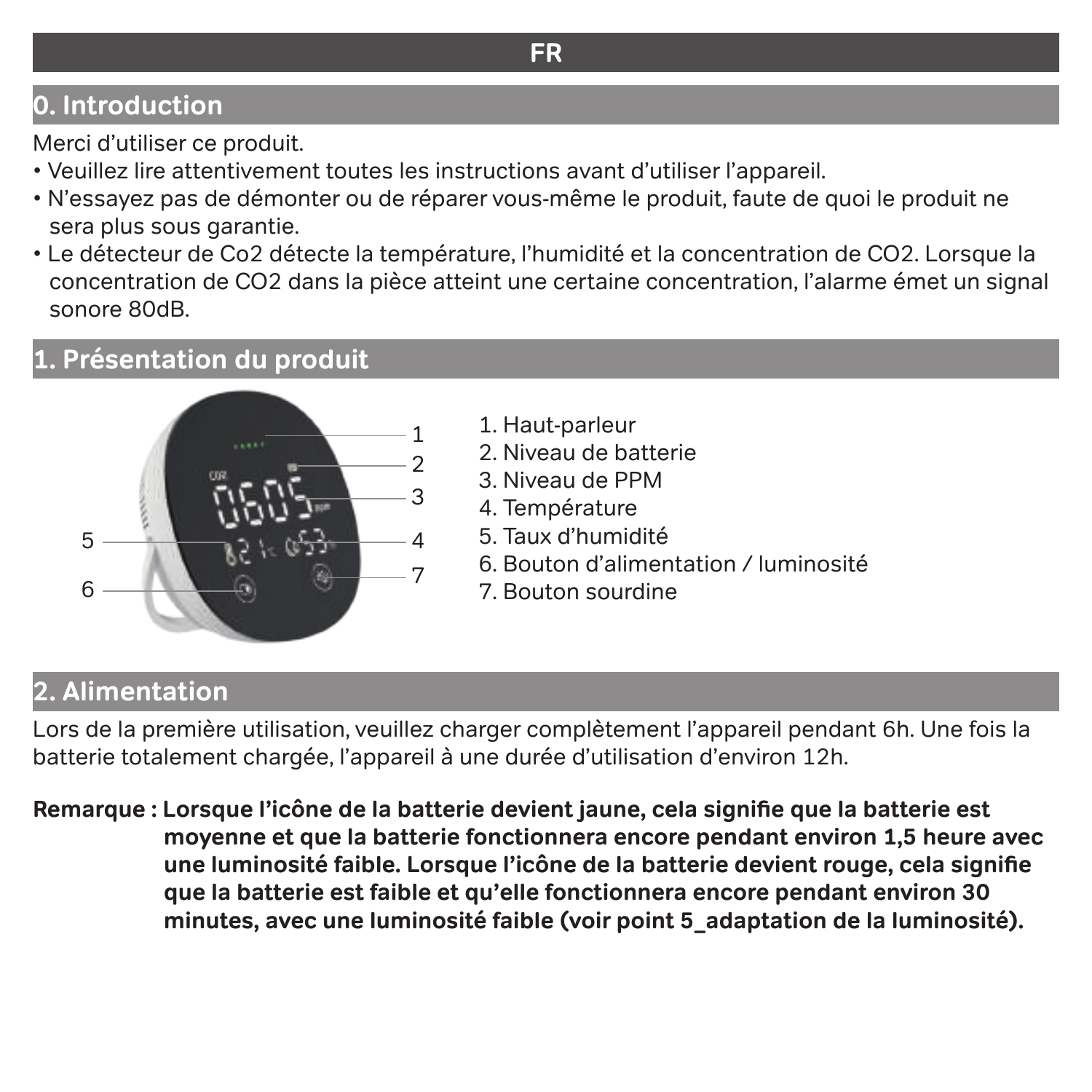### **3. Instructions de fonctionnement**

| <b>BOUTONS</b> | EN MODE ON                                        |                                          | EN MODE OFF                     |                                  |
|----------------|---------------------------------------------------|------------------------------------------|---------------------------------|----------------------------------|
|                | PRESSION<br><b>LONGUE</b>                         | PRESSION<br><b>COURTE</b>                | PRESSION<br>LONGUE              | <b>PRESSION</b><br><b>COURTE</b> |
|                | Au moins 1,5sec.<br>pour l'arrêt de<br>l'appareil | Adaptation de la<br>luminosité           | Au moins 1,6s<br>mise en marche | Pas de fonction-<br>nement       |
|                | Au moins 1,5sec.<br>pour diminuer le<br>volume    | Mettre l'alarme<br>en sourdine ou<br>non | Pas de fonction-<br>nement      | Pas de fonction-<br>nement       |

**Remarque : la concentration de CO2 est de 550ppm à la mise en marche, veuillez attendre 30s pour l'auto-calibration avant de l'utiliser.** 

#### **Note : Lorsque votre appareil est branché, le niveau de température est supérieur à la normal.**

#### **4. Installation du détecteur**

Deux possibilités s'offrent à vous, soit une fixation murale, soit simplement le déposer sur votre meuble via le pied support intégré.

#### Fixation murale :



- 1. À l'aide d'un crayon et de la plaque murale magnétique, marquez les points de forage pour une meilleure précision.
- 2. Ajoutez les chevilles dans les trous.
- 3. Placez la plaque de montage, puis serrez avec les vis.
- 4. Déposez le détecteur de Co2 sur la plaque. Celle-ci collera de manière magnétique grâce aux aimants intégrés.

# **5. Adaptation de la luminosité**

Pour modifier votre éclairage, il vous suffit d'appuyer 1x sur le bouton d'alimentation/ luminosité (voir schéma). Vous pouvez choisir entre 3 niveaux d'éclairage.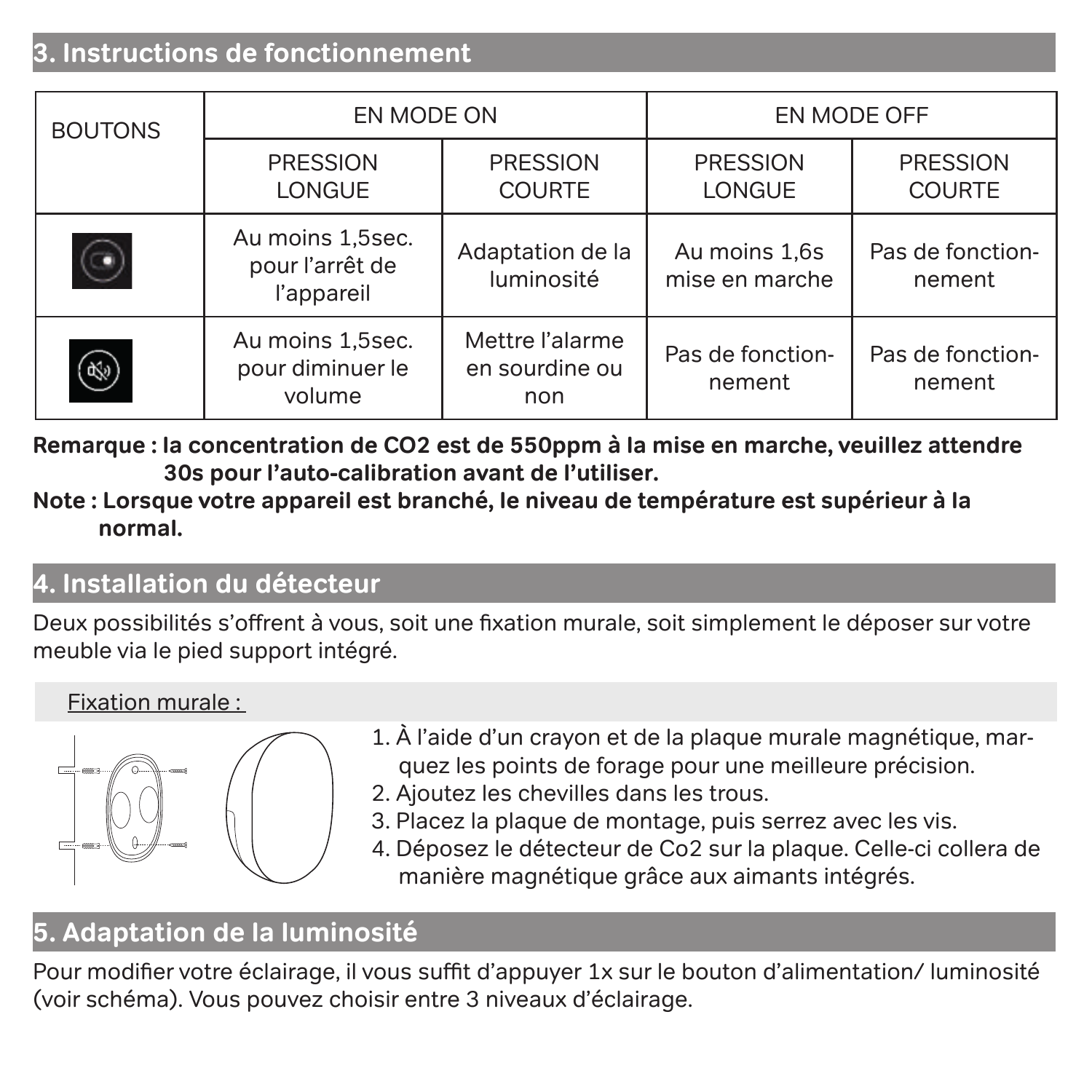### **6. Témoin batterie**

| Statut batterie            |                 | Chargeur connecté          |             | Chargeur non connecté      |  |
|----------------------------|-----------------|----------------------------|-------------|----------------------------|--|
|                            | Mode « ON »     | Mode « OFF »               | Mode « ON » | Mode « OFF »               |  |
| Batterie pleine            | Vert            | Pas d'icône de<br>batterie | Vert        |                            |  |
| Batterie élevée            | Vert            | Vert                       | Vert        |                            |  |
| <b>Batterie</b><br>moyenne | Vert (clignote) | Vert (clignote)            | Jaune       | Pas d'icône de<br>batterie |  |
| Batterie faible            | Vert (clignote) | Vert (clignote)            | Rouge       |                            |  |
| Pas de batterie            | Vert (clignote) | Vert (clignote)            | Arrêt       |                            |  |

**Remarque : L'appareil s'éteint automatiquement lorsque la batterie est trop faible. L'indicateur de la batterie clignote en rouge 3 fois avec un bip lorsqu'on essaie de l'allumer s'il n'y a pas de batterie, et qu'on ne branche pas le chargeur.**

# **7. Alerte de batterie faible**

Si l'icône de la batterie devient jaune et que l'appareil émet 2x bips toutes les 10 secondes, cela signifie que la batterie est à moitié déchargée. La durée avant extinction est d'environ 1,5h en ayant une luminosité faible.

Dans le cas de batterie faible, l'icône de la batterie deviendra rouge et l'alarme émettra 2x bips toutes les 5 secondes. La durée avant extinction sera d'environ 30 minutes, avec une luminosité faible.

#### **Note : Veuillez noter que le mode sourdine ne peut pas être activée en cas de batterie faible. L'alarme s'arrêtera uniquement après avoir connecté le chargeur.**

### **8. Mettre l'alarme en sourdine**

Le bouton sourdine vous permet de diminuer légèrement le volume de l'appareil ou de désactiver l'alarme lorsque qu'elle sonne.

Pour diminuer le volume lorsque vous appuyez sur les touches de l'appareil, il vous suffit de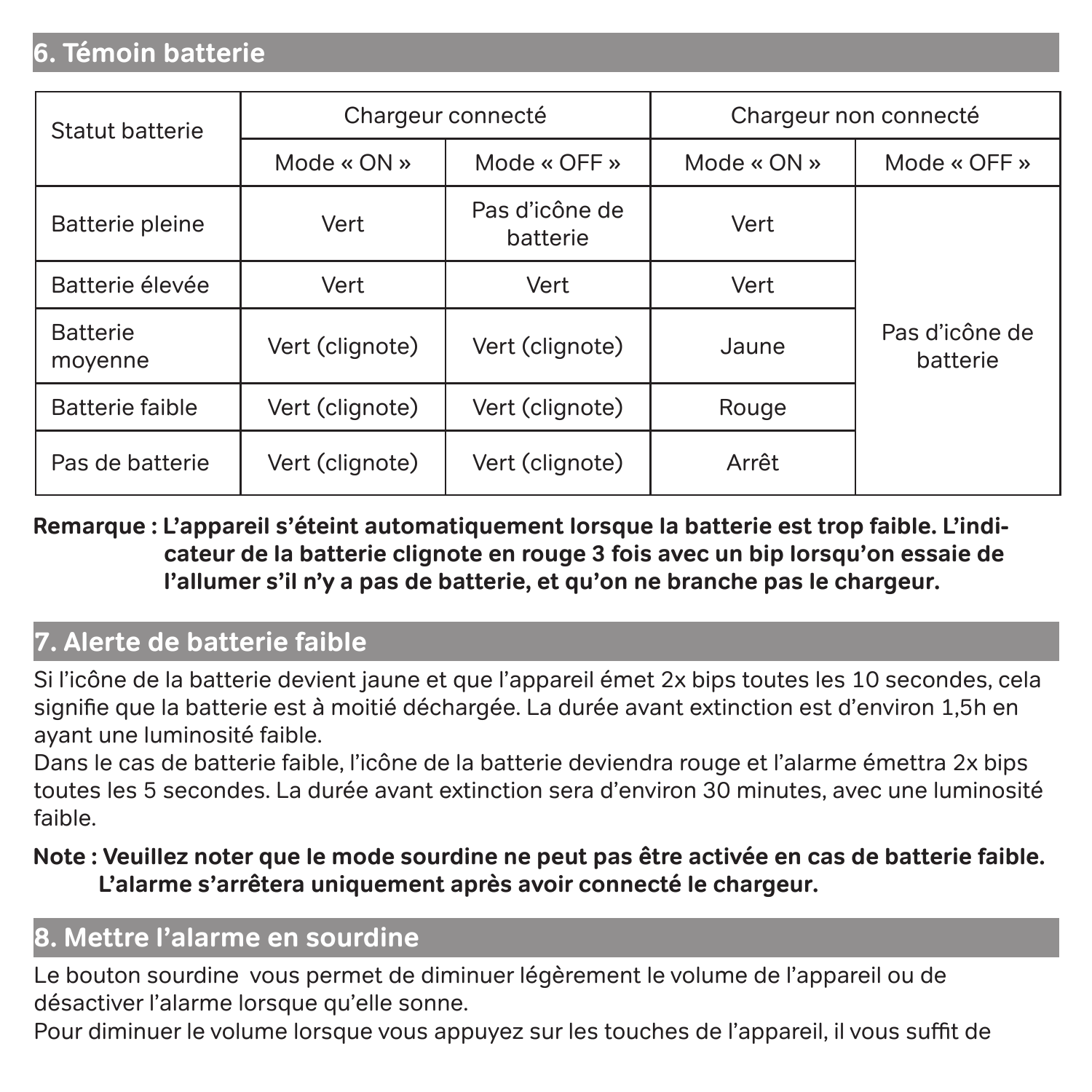rester appuyer sur le bouton sourdine pendant environ 1,6seconde. Si vous souhaitez désactiver l'alarme lorsque celle-ci sonne, appuyez rapidement 1x.

# **9. Avertissement de défaillance**

- L'appareil affiche 0000 et rappelle le défaut du capteur de CO2 lorsqu'il détecte que le capteur est endommagé.
- L'appareil affiche 25°C, 30% lorsqu'il détecte que le capteur de température et d'humidité est endommagé.

# **10. Le dioxyde de carbone, qu'est-ce c'est ?**

À ne pas confondre avec le monoxyde carbone (CO), le CO2 est produit par le corps humain et se retrouve dans l'air lorsque nous expirons. Le CO2 est un gaz incolore et inodore que les humains ne peuvent détecter, c'est pourquoi vous munir d'un compteur de CO2 est donc utile dans les bureaux, écoles, à domicile où de nombreuses personnes sont présentes ensemble. Le compteur de CO2 vous indique lorsque vous devez ventiler une pièce.

# **11. Symptômes à la suite d'une exposition élevée au CO2**

À des concentrations élevées, le dioxyde de carbone peut déplacer l'oxygène de l'air, privant ainsi le corps d'oxygène, ce qui peut causer une perte de conscience. Un manque d'oxygène peut provoquer divers symptômes, notamment une respiration rapide, un rythme cardiaque rapide, des vertiges, une réaction émotive, de la fatigue, des nausées et des vomissements, un effondrement ou dans des cas plus sévères ; des convulsions, le coma ou la mort.

#### **Remarque : Les personnes âgées et à risque (diabétiques, risques thromboses…) peuvent être plus vulnérables. Si vous ressentez des symptômes, même légers, veuillez consulter immédiatement votre médecin !**

# **12. Conseils de sécurité**

- La zone de couverture de la détection du CO2 étant limitée, nous vous recommandons d'installer des détecteurs de CO2 dans chaque pièce de votre maison afin de protéger efficacement toute la famille.
- Ne vaporisez pas d'aérosol chimique comme un désodorisant, une laque pour cheveux, un parfum, un insecticide ou une peinture en bombe près de l'alarme.
- Nettoyez avec un chiffon doux et humide, sans utiliser de solvants ou détergents qui endommagerait l'appareil.
- Veuillez recharger complètement l'appareil régulièrement en cas de stockage prolongé.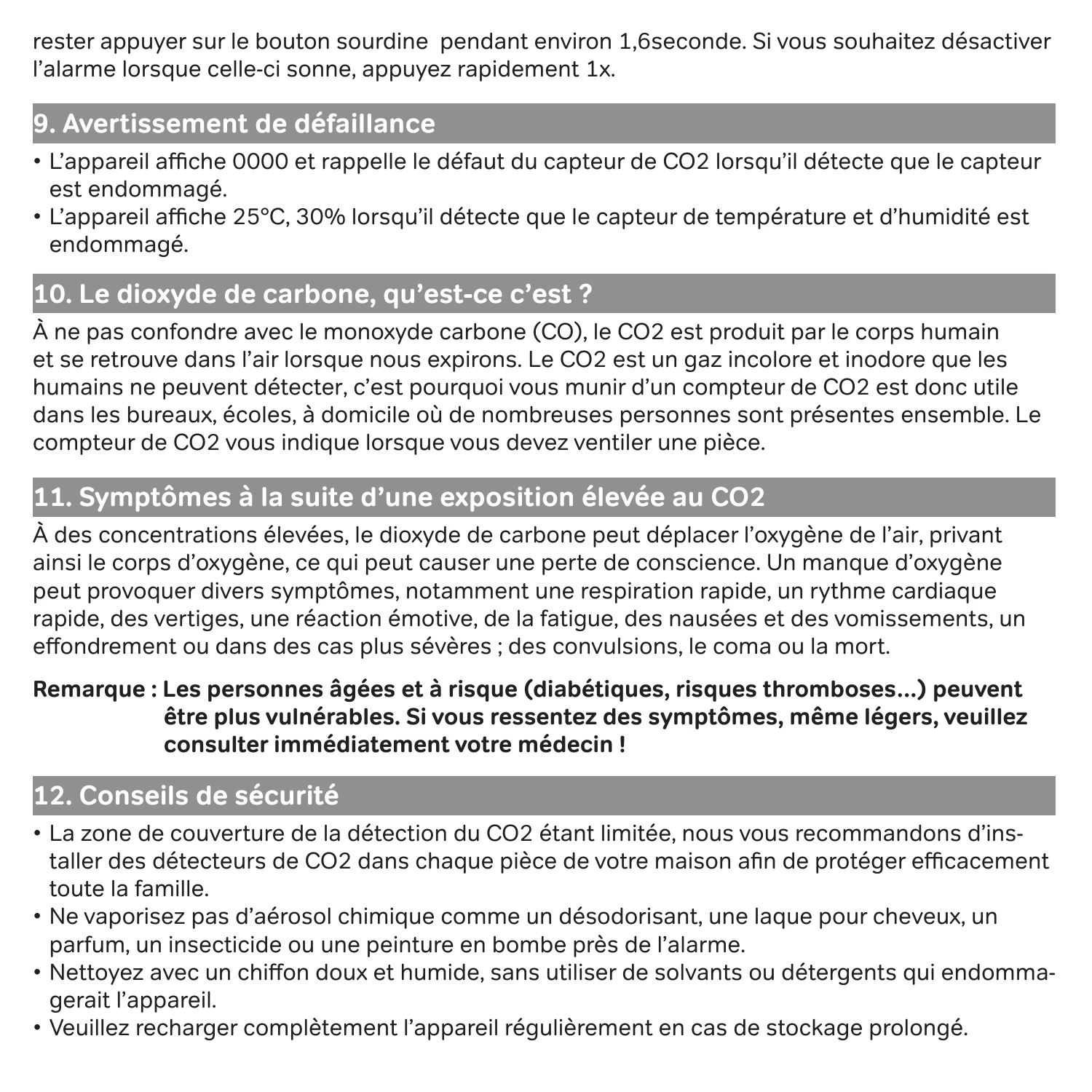- Ne peignez pas l'alarme CO2 et n'obstruez pas ou ne couvrez pas le trou d'aération de l'alarme avec de la colle ou d'autres objets.
- N'essayez pas de démonter ou de réparer vous-même le produit.
- La centrale ne résiste pas à l'eau. Ne l'exposez pas à la pluie et ne l'immergez pas dans l'eau.
- Veuillez conserver précieusement ce mode d'emploi.
- En cas d'intoxication au dioxyde de carbone, appelez les services d'urgence pour obtenir de l'aide. Ne retournez pas chez vous tant que l'alarme ne s'est pas arrêtée et que l'air n'est pas redevenu normale.

# **13. Caractéristiques techniques**

- Alimentation électrique : DC 5V/1A (micro USB)
- Cellule de la batterie : Batterie au lithium intégrée de 3,7V
- Capacité de la batterie : 2000mAh
- Autonomie de la batterie : 12 heures
- Durée de vie du produit : 10 ans
- Gamme de mesure du CO2 : 400 ~ 5000ppm
- Précision de mesure du CO2 : 1ppm
- Tolérance de mesure du CO2 : ±50ppm + ±5%
- Plage de mesure de la température : 0 ~ 65°C
- Tolérance de mesure de la température : ±1°C
- Plage de mesure de l'humidité : 0 ~ 100%RH
- Tolérance de mesure de l'humidité : ±5%RH
- Type de bouton : Bouton tactile
- Type d'affichage : LED
- Taille : 100\*100\*30.5mm
- Poids : 128g



Ne jetez pas les batteries ou les appareils hors d'usage avec les déchets ménagers (ordures). Les substances dangereuses qu'ils sont susceptibles de contenir peuvent nuire à la santé ou à l'environnement. Faites reprendre ces produits par votre distributeur ou utilisez la collecte sélective des déchets proposée par votre commune.



Pour un usage intérieur uniquement



Pour en savoir plus : www.quefairedemesdechets.fr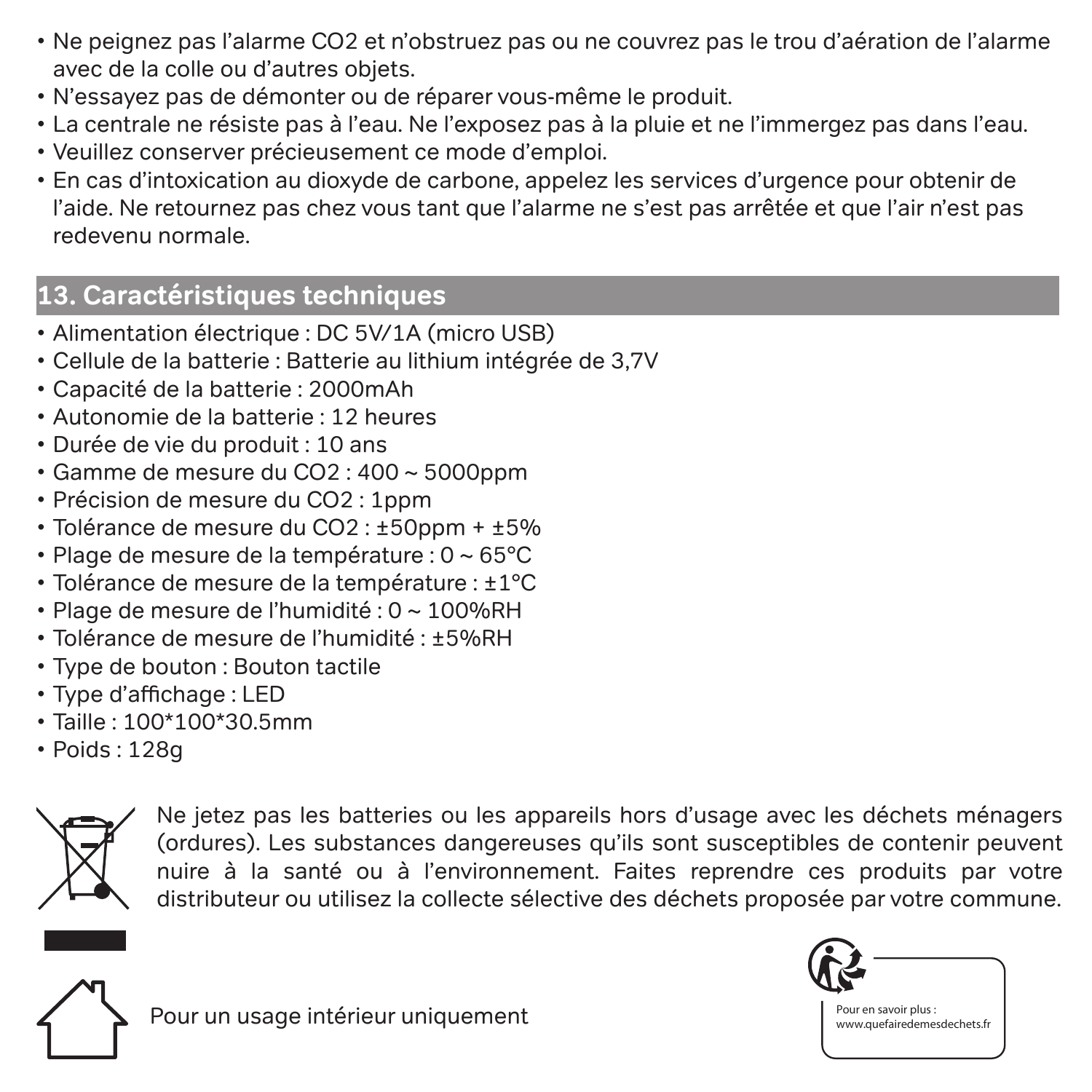# **NL**

# **0. Inleiding**

Dank u voor het gebruik van dit product.

- Lees alle instructies zorgvuldig door voordat u het product gebruikt.
- Probeer het product niet zelf te demonteren of te repareren, want dan vervalt de garantie.
- De CO2-sensor detecteert temperatuur, vochtigheid en CO2-concentratie. Wanneer de CO2-concentratie in de kamer een bepaald niveau bereikt, geeft het alarm een 80dB-toon.

#### **1. Overzicht van de produkten**



- 1. Luidspreker
- 2. Batterijniveau
- 3. PPM niveau
- 4. Temperatuur
- 5. Vochtigheidsgraad
- 6. Aan/uit-knop / helderheid
- 7. Mute-knop

# **2. Stroomvoorziening**

Als u het apparaat voor de eerste keer gebruikt, moet u het gedurende 6 uur volledig opladen. Zodra de batterij volledig is opgeladen, kan het apparaat ongeveer 12 uur worden gebruikt.

**Opmerking: Wanneer het batterijpictogram geel wordt, betekent dit dat de batterij bijna leeg is en dat de batterij nog ongeveer 1,5 uur werkt bij weinig licht. Wanneer het batterijpictogram rood wordt, betekent dit dat de batterij bijna leeg is en nog ongeveer 30 minuten zal werken bij weinig licht (zie punt 5\_aanpassen van de helderheid).**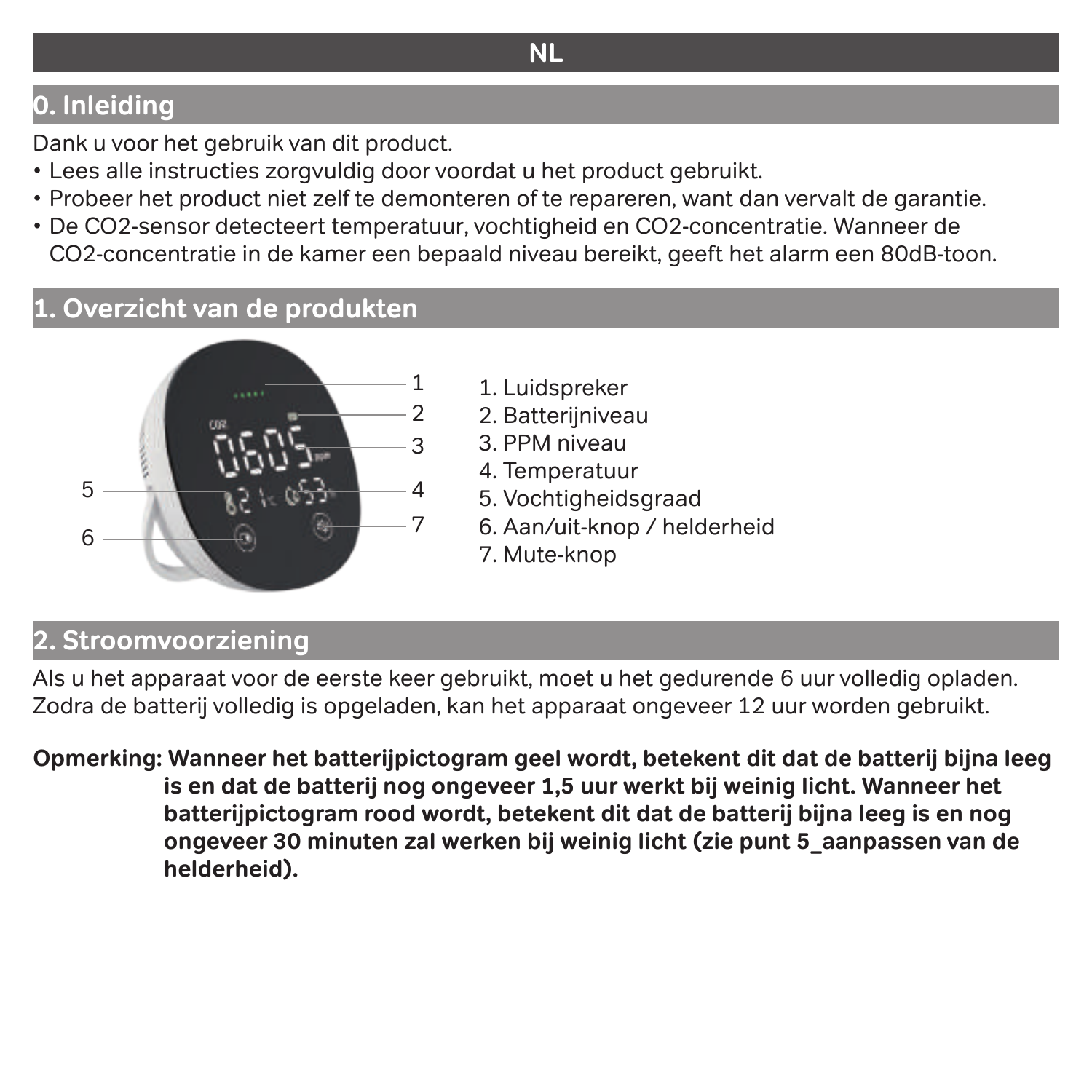# **3. Gebruiksaanwijzing**

| <b>TOETSEN</b> | AAN MODE                                          |                              | UIT-MODUS                                  |                     |
|----------------|---------------------------------------------------|------------------------------|--------------------------------------------|---------------------|
|                | <b>LANG DRUKKEN</b>                               | <b>KORT DRUKKEN</b>          | <b>LANG DRUKKEN</b>                        | <b>KORT DRUKKEN</b> |
|                | Minstens 1,5 sec.<br>voor uitschakelen.           | Helderheidsins-<br>telling   | Minstens 1.6<br>sec. voor inscha-<br>kelen | Geen bediening      |
| ٩              | Minstens 1,5 sec.<br>om het volume te<br>verlagen | Alarm in- of<br>uitschakelen | Geen bediening                             | Geen bediening      |

**Opmerking: De CO2-concentratie is 550ppm bij het opstarten, gelieve 30s te wachten voor zelf-calibratie alvorens te gebruiken.** 

**Opmerking: Wanneer uw apparaat is aangesloten op het stopcontact, is het temperatuurniveau hoger dan normaal.** 

## **4. Installatie van de detector**

Er zijn twee mogelijkheden, ofwel wandmontage, ofwel plaatsing op uw meubel met behulp van de geïntegreerde steunvoet.

#### Wandmontage:



- 1. Markeer met een potlood en de magnetische muurplaat de boorpunten voor een betere nauwkeurigheid.
- 2. Plaats de pluggen in de gaten.
- 3. Plaats de montageplaat en draai vast met de schroeven.
- 4. Plaats de Co2 sensor op de plaat. De plaat zal magnetisch kleven dankzij de ingebouwde magneten.

# **5. Instellen van de helderheid**

Om uw verlichting aan te passen, drukt u eenmaal op de aan/uit-knop (zie diagram). U kunt kiezen tussen 3 verlichtingsniveaus.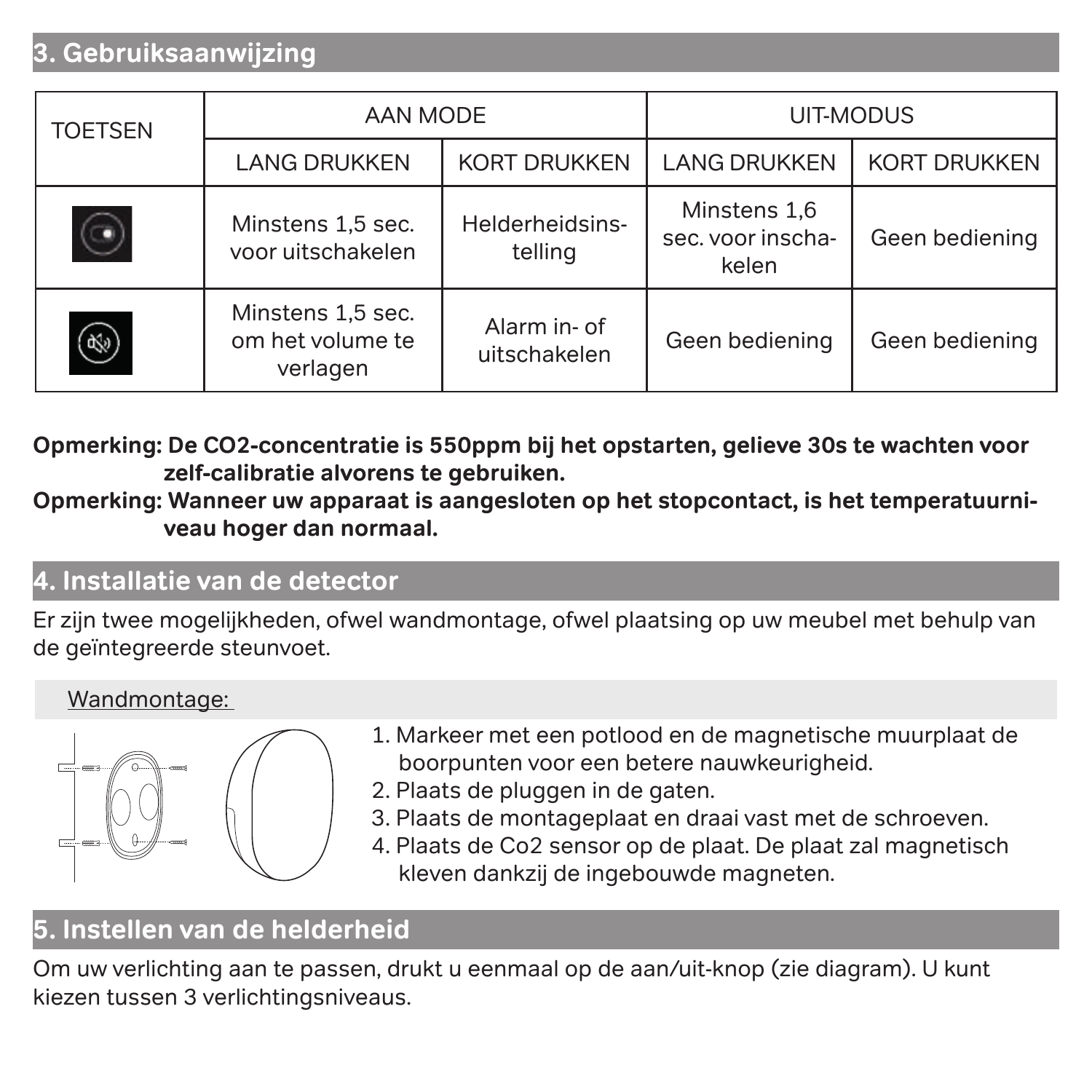## **6. Batterij-indicator**

| Status van de          |                         | Lader aangesloten        | Lader niet aangesloten |                          |
|------------------------|-------------------------|--------------------------|------------------------|--------------------------|
| batterij               | AAN-modus               | UIT-modus                | AAN-modus              | UIT-modus                |
| Volle batterij         | Groen                   | Geen batte-<br>rij-icoon | Groen                  |                          |
| Hoge batterij          | Groen                   | Groen                    | Groen                  |                          |
| Middelhoge<br>batterij | Groen (knippe-<br>rend) | Groen (knippe-<br>rend)  | Geel                   | Geen batte-<br>rij-icoon |
| Batterij bijna<br>leeg | Groen (knippe-<br>rend) | Groen (knippe-<br>rend)  | Rood                   |                          |
| Geen batterij          | Groen (knippe-<br>rend) | Groen (knippe-<br>rend)  | Uit                    |                          |

**Opmerking: Het apparaat schakelt automatisch uit als de batterij te zwak is. De batterij-indicator knippert 3 keer rood met een pieptoon als u het apparaat probeert in te schakelen als er geen batterij is en de oplader niet is aangesloten.**

### **7. Waarschuwing lege batterij**

Als het batterijpictogram geel wordt en het toestel om de 10 seconden twee keer piept, is de batterij half leeg. De tijd tot uitschakeling is ongeveer 1,5 uur bij weinig licht. Als de batterij bijna leeg is, wordt het batterijpictogram rood en piept het alarm tweemaal om de 5 seconden. Bij weinig licht duurt het ongeveer 30 minuten voor het alarm afgaat.

#### **Opmerking: Let erop dat de mute-modus niet kan worden geactiveerd als de batterij bijna leeg is. Het alarm zal pas stoppen na het aansluiten van de oplader.**

#### **8. Alarm dempen**

Met de mute knop kunt u het volume van het apparaat iets verlagen of het alarm dempen wanneer het afgaat. Om het volume te verlagen wanneer u op de knoppen op het apparaat drukt, houdt u de mute knop gewoon ongeveer 1,6 seconden ingedrukt. Als u het alarm wilt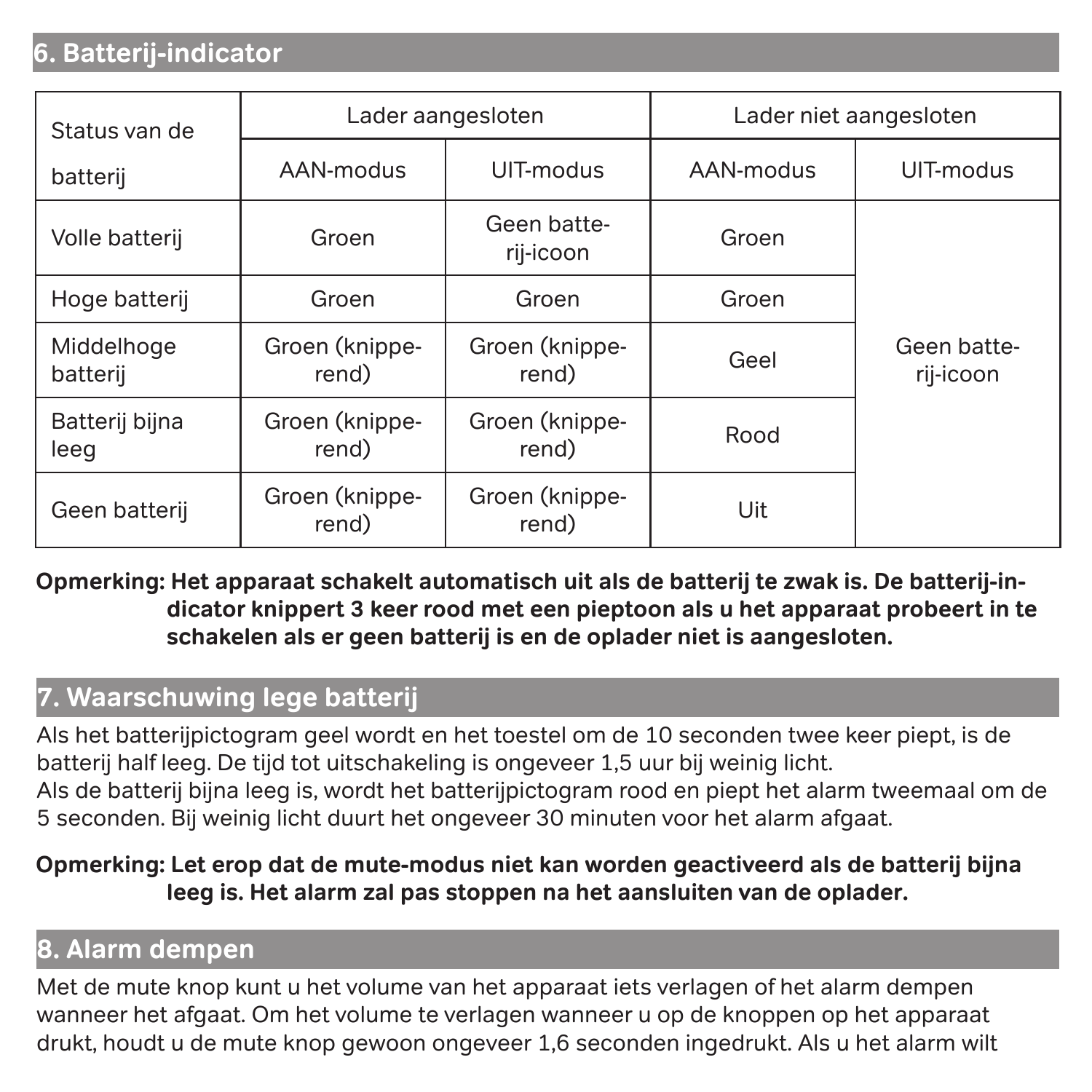uitschakelen wanneer het afgaat, drukt u snel 1x.

### **9. Defect waarschuwing**

- Het toestel geeft 0000 weer en herinnert aan de CO2 sensor zwakte wanneer het detecteert dat de sensor beschadigd is.
- Het toestel toont 25°C, 30% wanneer het vaststelt dat de temperatuur- en vochtigheidssensor beschadigd zijn.

# **10. Wat is kooldioxide?**

CO2, niet te verwarren met koolmonoxide (CO), wordt door het menselijk lichaam geproduceerd en bevindt zich in de lucht wanneer we uitademen. CO2 is een kleurloos, reukloos gas dat mensen niet kunnen detecteren, dus het hebben van een CO2-meter is nuttig in kantoren, scholen, huizen waar veel mensen samen aanwezig zijn. De CO2-meter vertelt u wanneer u een ruimte moet ventileren.

# **11. Symptomen na blootstelling aan hoge concentraties CO2**

Bij hoge concentraties kan kooldioxide zuurstof uit de lucht verdringen en zo het lichaam van zuurstof beroven, wat bewustzijnsverlies kan veroorzaken. Zuurstofgebrek kan een reeks symptomen veroorzaken, waaronder een snelle ademhaling, een snelle hartslag, duizeligheid, een emotionele reactie, vermoeidheid, misselijkheid en braken, instorting of in ernstiger gevallen; stuiptrekkingen, coma of de dood.

#### **Opmerking: Ouderen en risicogroepen (diabetici, tromboserisico's...) kunnen kwetsbaarder zijn. Als u zelfs maar lichte symptomen ervaart, raadpleeg dan onmiddellijk uw arts!**

# **12. Veiligheidsadvies**

- Aangezien het dekkingsgebied van CO2-detectie beperkt is, raden wij u aan om CO2-detectoren in elke kamer van uw huis te installeren om het hele gezin effectief te beschermen.
- Spuit geen chemische sprays zoals deodorant, haarlak, parfum, insecticide of spuitverf in de buurt van het alarm.
- Maak schoon met een zachte, vochtige doek, zonder oplosmiddelen of detergenten te gebruiken die het apparaat kunnen beschadigen.
- Laad het apparaat regelmatig op als het lange tijd is opgeborgen.
- Verf het CO2-alarm niet en blokkeer of bedek de ventilatieopening van het alarm niet met lijm of andere voorwerpen.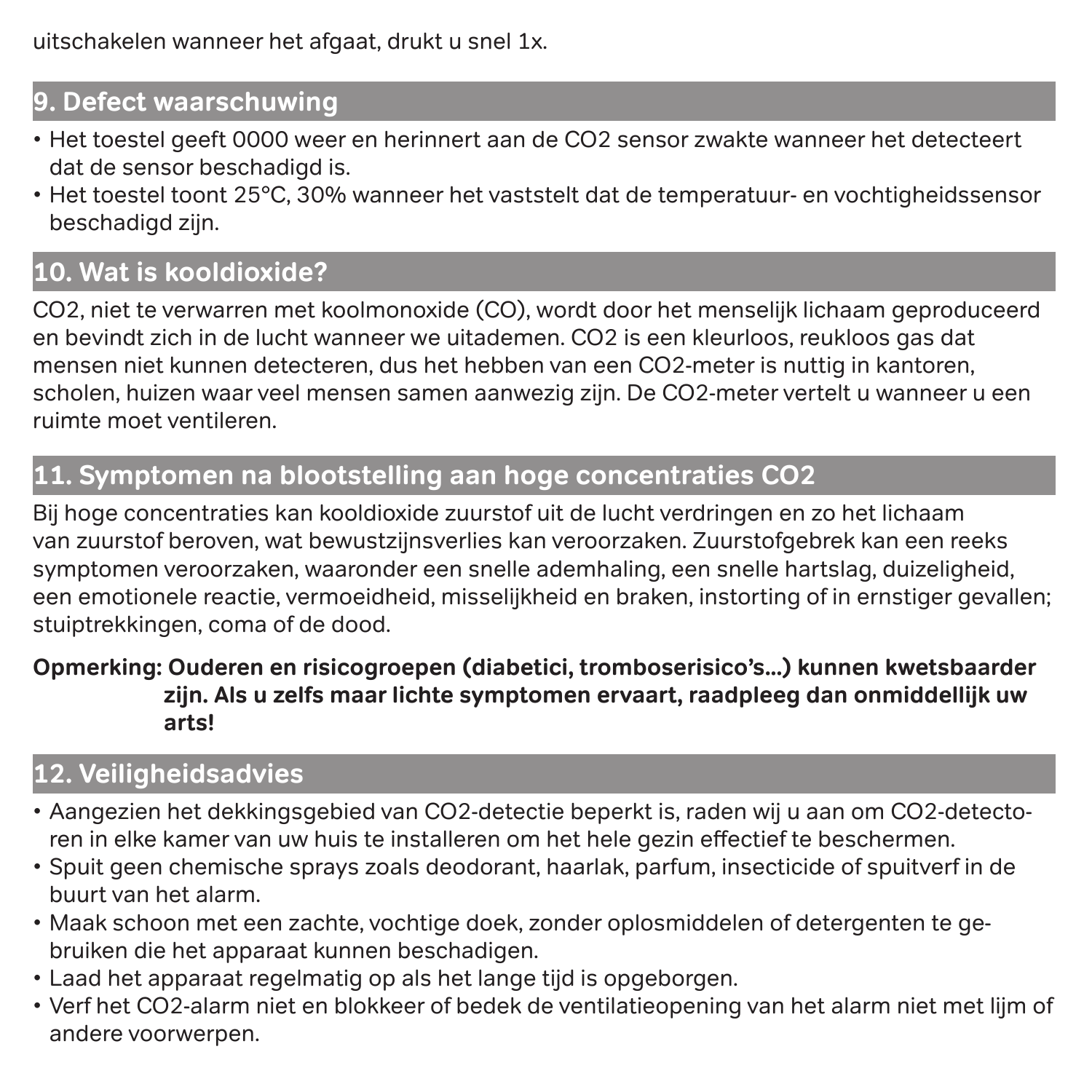- Probeer het product niet zelf uit elkaar te halen of te repareren.
- Het bedieningspaneel is niet waterdicht. Stel het niet bloot aan regen en dompel het niet onder in water.
- Bewaar deze gebruiksaanwijzing op een veilige plaats.
- Bel in geval van kooldioxidevergiftiging de hulpdiensten voor hulp. Ga pas naar huis als het alarm is gestopt en de lucht weer normaal is.

# **13. Technische specificaties**

- Stroomvoorziening: DC 5V/1A (micro USB)
- Batterij: Ingebouwde 3.7V lithium batterij
- Batterijcapaciteit: 2000mAh
- Levensduur batterij: 12 uur
- Levensduur van het product: 10 jaar
- $\cdot$  CO2 meetbereik: 400  $\sim$  5000ppm
- CO2 meting nauwkeurigheid: 1ppm
- Tolerantie CO2 meting: ±50ppm + ±5%.
- Temperatuur meetbereik: 0 ~ 65°C
- Temperatuur meting tolerantie: ±1°C
- Vochtigheid het meten waaier: 0 ~ 100%RH
- De tolerantie van de vochtigheidsmeting: ±5%RH
- Knooptype: Aanrakingsknoop
- Vertoningstype: LEIDEN
- Grootte: 100\*100\*30.5mm



Gooi batterijen of afgedankte producten niet bij het huishoudelijk afval (huisvuil). De gevaarlijke stoffen die ze kunnen bevatten, kunnen schadelijk zijn voor de gezondheid of het milieu. Laat uw winkelier deze producten terugnemen of maak gebruik van de door uw gemeente voorgestelde gescheiden afvalinzameling.



Enkel voor gebruik binnenshuis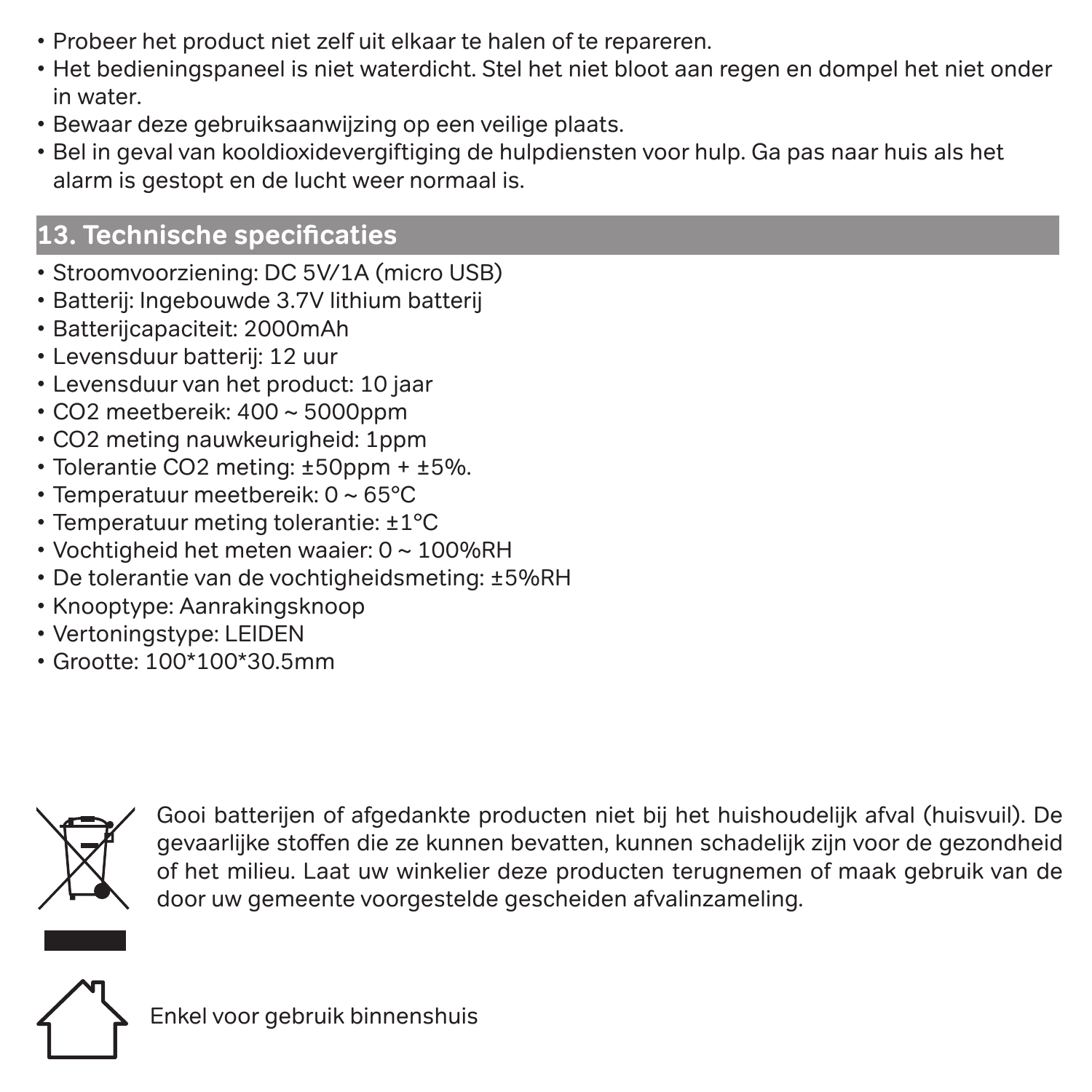# **0. Introducción**

Gracias por utilizar este producto.

- Lea atentamente todas las instrucciones antes de utilizar el producto.
- No intente desmontar o reparar el producto usted mismo, ya que esto invalidará la garantía.
- El sensor de CO2 detecta la temperatura, la humedad y la concentración de CO2. Cuando la concentración de CO2 en la habitación alcanza un determinado nivel, la alarma emite un tono de 80dB.

#### **1. Descripción del producto**



- 1. Altavoz
- 2. Nivel de batería
- 3. Nivel de PPM
- 4. Temperatura
- 5. Nivel de humedad
- 6. Botón de encendido/brillo
- 7. Botón de silencio

# **2. Alimentación**

Cuando utilice el dispositivo por primera vez, cárguelo completamente durante 6 horas. Una vez que la batería esté completamente cargada, el dispositivo puede utilizarse durante unas 12 horas.

**Nota: Cuando el icono de la batería se vuelve amarillo, significa que la batería es mediana y la batería seguirá funcionando durante unas 1,5 horas con poca luz. Cuando el icono de la batería se vuelve rojo, significa que la batería está baja y funcionará durante unos 30 minutos con poca luz (véase el punto 5\_ Ajuste de la luminosidad).**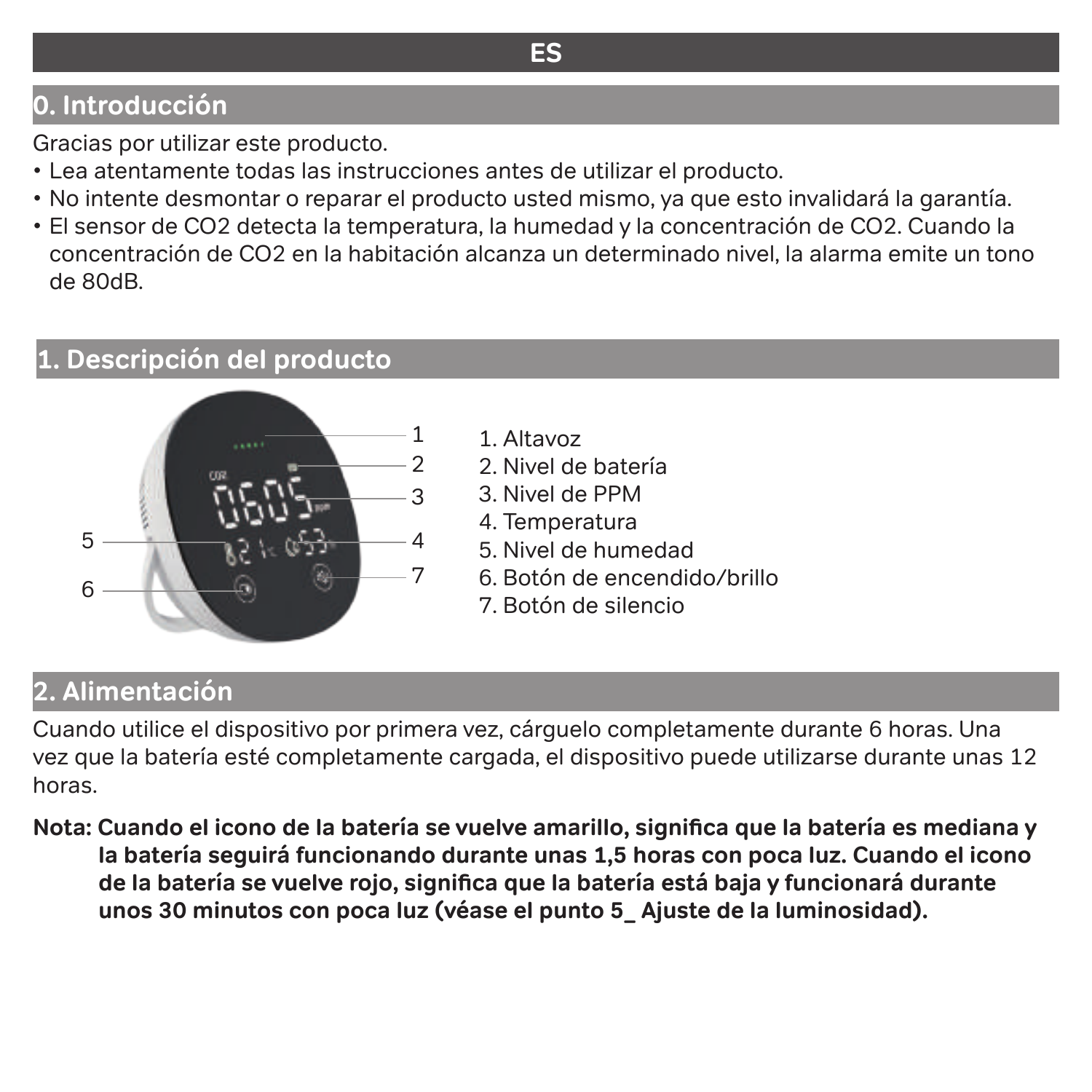### **3. Instrucciones de uso**

| <b>BOTONES</b> | MODO ON                                      |                                   | MODO OFF                             |                            |
|----------------|----------------------------------------------|-----------------------------------|--------------------------------------|----------------------------|
|                | PRESIÓN LARGA                                | PRESIÓN<br>CORTA                  | PRESIÓN<br>LARGA                     | PRESIÓN<br><b>CORTA</b>    |
|                | Al menos 1,5seg.<br>para apagar              | Ajuste de la<br>luminosidad       | Al menos<br>1,6seq. para<br>encender | No hay funcio-<br>namiento |
| ۣ              | Al menos 1,5seg.<br>para bajar el<br>volumen | Silenciar o anu-<br>lar la alarma | No hay funcio-<br>namiento           | No hay funcio-<br>namiento |

- **Nota: La concentración de CO2 es de 550ppm en la puesta en marcha, por favor espere 30s para la auto-calibración antes de usar.**
- **Nota: Cuando su dispositivo está enchufado, el nivel de temperatura es más alto de lo normal.**

#### **4. Instalación del detector**

Existen dos posibilidades, o bien montarlo en la pared o simplemente colocarlo en su mueble utilizando el pie de apoyo integrado.

#### Montaje en la pared:



- 1. Con un lápiz y la placa de pared magnética, marque los puntos de perforación para una mayor precisión.
- 2. Añade los tacos a los agujeros.
- 3. Coloca la placa de montaje y aprieta con los tornillos.
- 4. Coloque el sensor de Co2 en la placa. La placa se pegará magnéticamente debido a los imanes incorporados.

# **5. Ajuste de la luminosidad**

Para cambiar la iluminación, basta con pulsar una vez el botón de encendido/brillo (véase el diagrama). Puedes elegir entre 3 niveles de iluminación.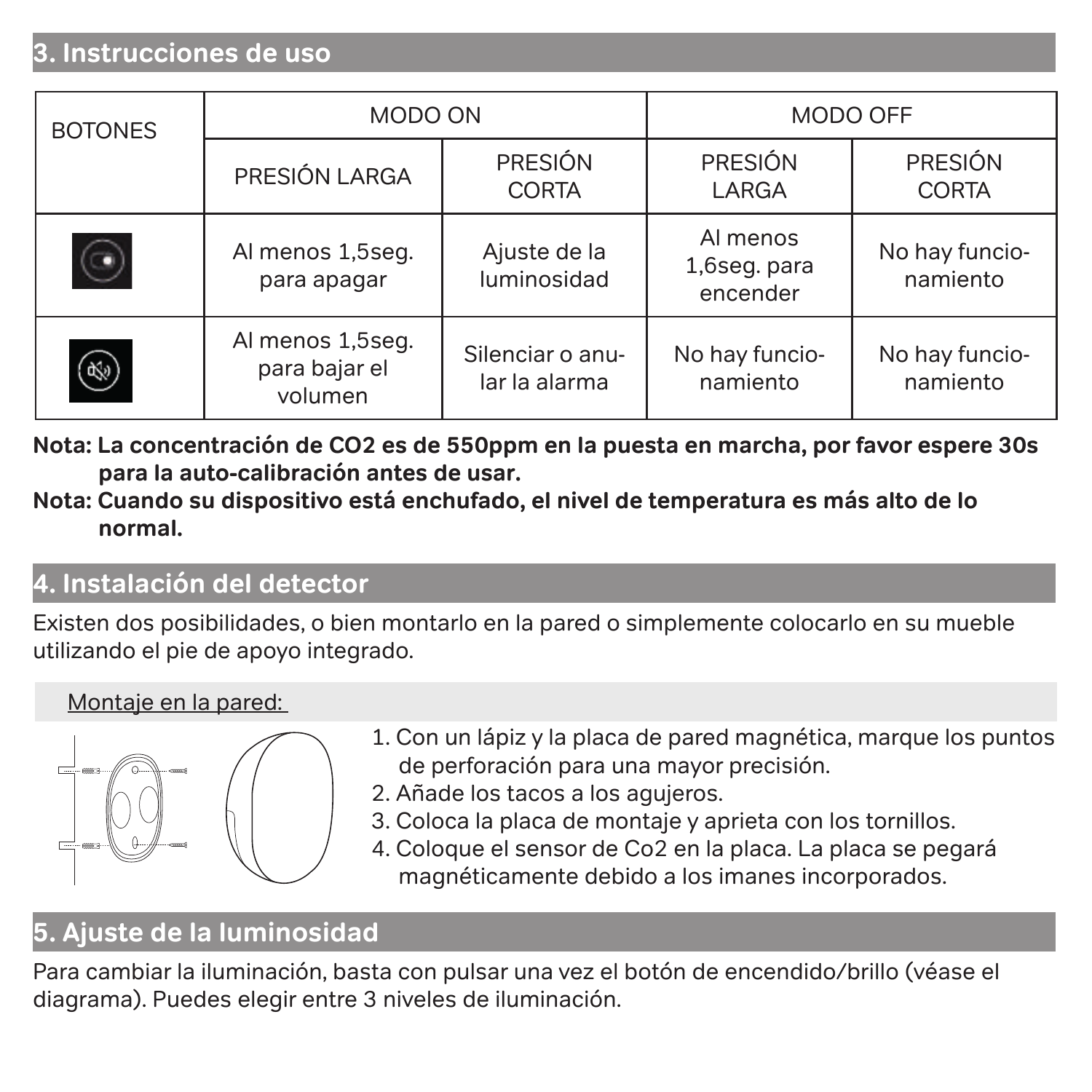### **6. Indicador de batería**

| Estado de la               | Cargador conectado        |                           |          | Cargador no conectado   |  |
|----------------------------|---------------------------|---------------------------|----------|-------------------------|--|
| batería                    | Verde                     | Sin icono de<br>batería   | Verde    | Modo OFF                |  |
| Batterie pleine            | Verde                     | Verde                     | Verde    |                         |  |
| Batterie élevée            | Verde (inter-<br>mitente) | Verde (inter-<br>mitente) | Amarillo |                         |  |
| <b>Batterie</b><br>moyenne | Verde (inter-<br>mitente) | Verde (inter-<br>mitente) | Rojo     | Sin icono de<br>batería |  |
| Batterie faible            | Verde (inter-<br>mitente) | Verde (inter-<br>mitente) | Apagado  |                         |  |
| Pas de batterie            | Vert (clignote)           | Vert (clignote)           | Arrêt    |                         |  |

**Nota: El dispositivo se apagará automáticamente cuando la batería esté demasiado baja. El indicador de batería parpadea en rojo 3 veces con un pitido al intentar encenderlo si no hay batería y el cargador no está conectado.**

## **7. Aviso de batería baja**

Si el icono de la batería se vuelve amarillo y el dispositivo emite dos pitidos cada 10 segundos, la batería está medio descargada. El tiempo de apagado es de aproximadamente 1,5 horas en condiciones de poca luz.

En caso de batería baja, el icono de la batería se volverá rojo y la alarma sonará dos veces cada 5 segundos. El tiempo de apagado será de aproximadamente 30 minutos con poca luz.

#### **Nota: Tenga en cuenta que el modo de silencio no se puede activar cuando la batería está baja. La alarma sólo se detendrá después de conectar el cargador.**

# **8. Alarma de silencio**

El Botón de silencio permite bajar ligeramente el volumen del dispositivo o silenciar la alarma cuando está sonando. Para bajar el volumen al pulsar los botones del dispositivo, basta con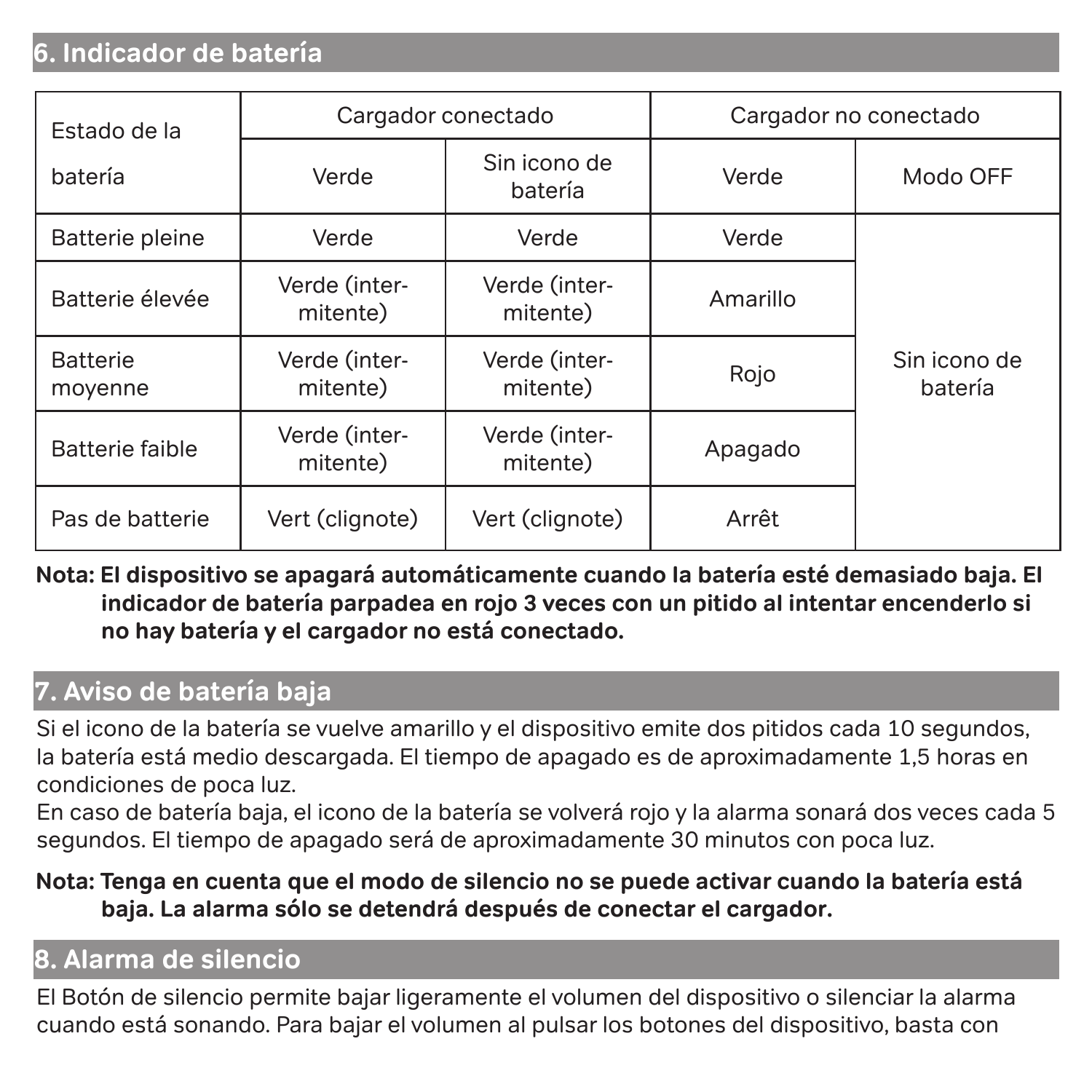mantener el Botón de silencio durante unos 1,6 segundos. Si desea desactivar la alarma cuando suena, pulse rápidamente 1x.

# **9. Aviso de fallo**

- La unidad muestra 0000 y recupera la debilidad del sensor de CO2 cuando detecta que el sensor está dañado.
- La unidad muestra 25°C, 30% cuando detecta que el sensor de temperatura y humedad está dañado.

# **10. ¿Qué es el dióxido de carbono?**

No debe confundirse con el monóxido de carbono (CO), el CO2 es producido por el cuerpo humano y se encuentra en el aire cuando exhalamos. El CO2 es un gas incoloro e inodoro que el ser humano no puede detectar, por lo que disponer de un medidor de CO2 es útil en oficinas, escuelas y hogares donde hay muchas personas juntas. El medidor de CO2 te indica cuándo debes ventilar una habitación.

# **11. Síntomas tras una alta exposición al CO2**

En concentraciones elevadas, el dióxido de carbono puede desplazar el oxígeno del aire, privando así al cuerpo de oxígeno, lo que puede provocar la pérdida de conciencia. La falta de oxígeno puede provocar diversos síntomas, como respiración acelerada, frecuencia cardíaca rápida, mareos, reacción emocional, fatiga, náuseas y vómitos, colapso o, en casos más graves, convulsiones, coma o muerte.

#### **Nota: Los ancianos y las personas de riesgo (diabéticos, riesgos de trombosis...) pueden ser más vulnerables. Si experimenta síntomas, aunque sean leves, consulte a su médico inmediatamente!**

# **12. Consejos de seguridad**

- Como el área de cobertura de la detección de CO2 es limitada, le recomendamos que instale detectores de CO2 en todas las habitaciones de su casa para proteger eficazmente a toda la familia.
- No rocíe aerosoles químicos como desodorante, laca, perfume, insecticida o pintura en aerosol cerca de la alarma.
- Límpielo con un paño suave y húmedo, sin utilizar disolventes o detergentes que puedan dañar el dispositivo.
- Recargue el dispositivo con regularidad si está almacenado durante mucho tiempo.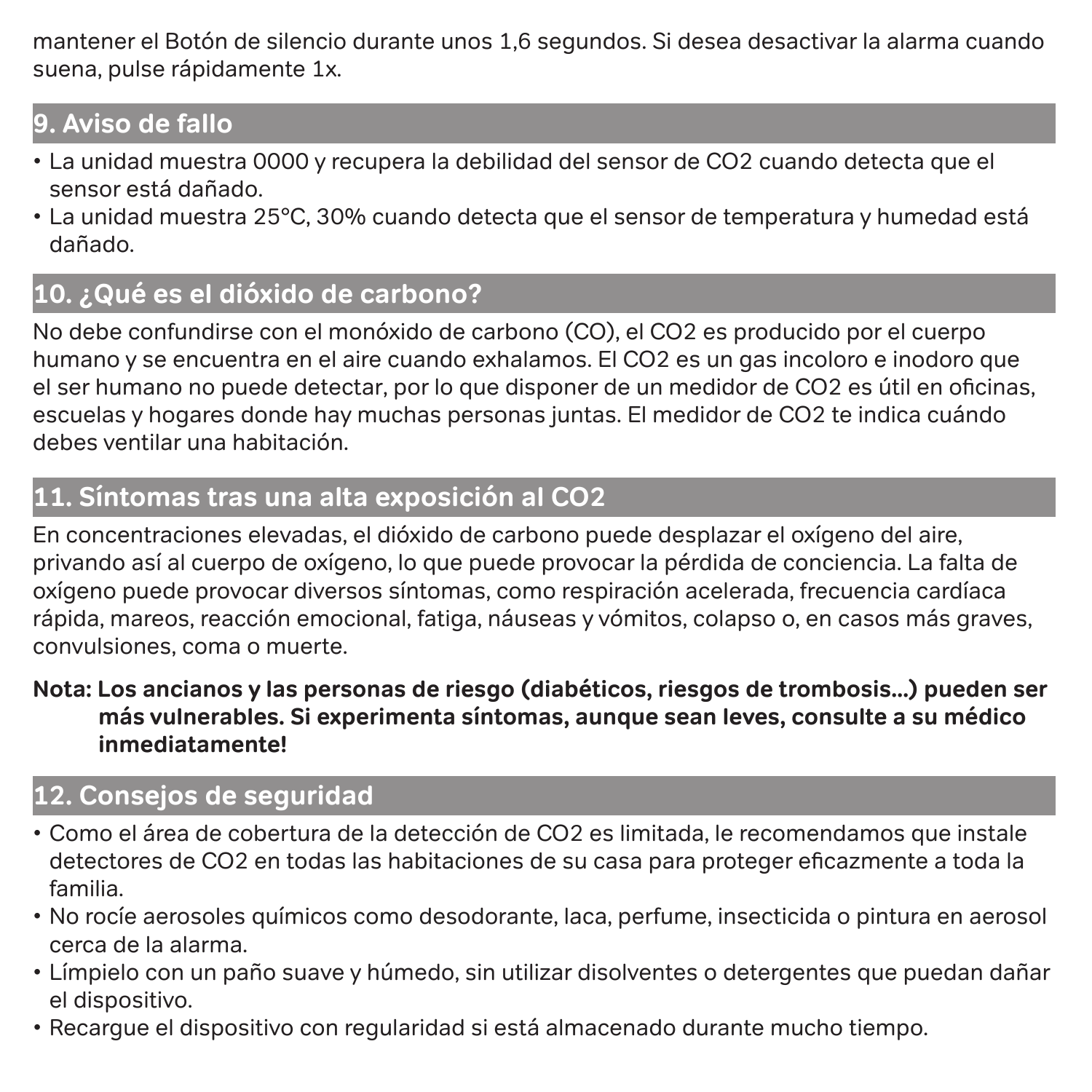- No pinte la alarma de CO2 y no bloquee ni cubra el orificio de ventilación de la alarma con pegamento u otros objetos.
- No intente desmontar o reparar el producto usted mismo.
- El panel de control no es impermeable. No lo exponga a la lluvia ni lo sumerja en agua.
- Guarde estas instrucciones de uso en un lugar seguro.
- En caso de intoxicación por dióxido de carbono, llame a los servicios de emergencia para pedir ayuda. No regrese a su casa hasta que la alarma haya cesado y el aire haya vuelto a la normalidad.

# **13. Especificaciones técnicas**

- Fuente de alimentación: DC 5V/1A (micro USB)
- Batería: Batería de litio de 3,7 V incorporada
- Capacidad de la batería: 2000mAh
- Duración de la batería: 12 horas
- Vida útil del producto: 10 años
- Rango de medición de CO2: 400 ~ 5000ppm
- Precisión de la medición de CO2: 1ppm
- $\cdot$  Tolerancia de medición de CO2:  $\pm$ 50ppm +  $\pm$ 5%.
- Rango de medición de la temperatura: 0 ~ 65°C
- Tolerancia de medición de temperatura: ±1°C
- Rango de medición de la humedad: 0 ~ 100%RH
- Tolerancia de medición de la humedad: ±5%RH
- Tipo de botón: Botón táctil
- Tipo de pantalla: LED
- Tamaño: 100\*100\*30.5mm



No tire las pilas o los productos fuera de uso con los residuos domésticos (basura). Las sustancias peligrosas que pueden incluir pueden dañar la salud o el medio ambiente. Haz que tu vendedor retire estos productos o utiliza la recogida selectiva de basura que propone tu ciudad.



Solo para uso en interiores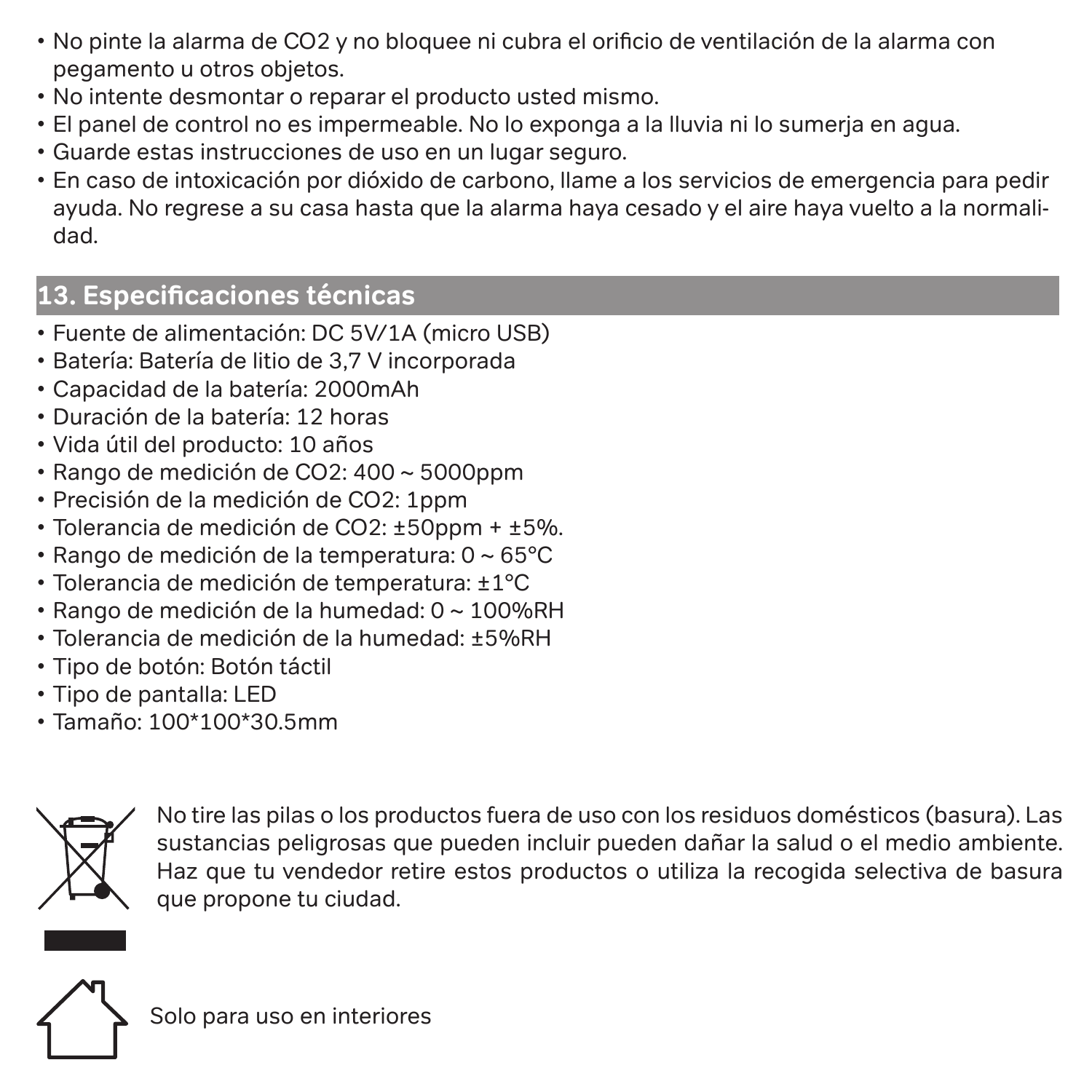### **0.Introdução**

Obrigado por utilizar este produto.

- Por favor, leia atentamente todas as instruções antes de utilizar o produto.
- Não tente desmontar ou reparar o produto você mesmo, pois isso invalidará a garantia.
- O sensor de CO2 detecta a temperatura, humidade e concentração de CO2. Quando a concentração de CO2 na sala atinge um determinado nível, o alarme soa um tom de 80dB.

#### **1. Resumo do produto**



- 1. Orador
- 2. Nível da bateria
- 3. Nível PPM
- 4. Temperatura
- 5. Nível de humidade
- 6. Botão potência/brilho
- 7. Botão do mudo

# **2. Alimentação**

Quando utilizar o dispositivo pela primeira vez, por favor carregue-o completamente durante 6 horas. Quando a bateria estiver completamente carregada, o dispositivo pode ser utilizado durante cerca de 12 horas.

**Nota: Quando o ícone da bateria fica amarelo, significa que a bateria é média e a bateria continuará a funcionar durante cerca de 1,5 horas com pouca luz. Quando o ícone da bateria fica vermelho, significa que a bateria está fraca e irá funcionar durante cerca de 30 minutos com pouca luminosidade (ver ponto 5\_Ajuste de luminosidade).**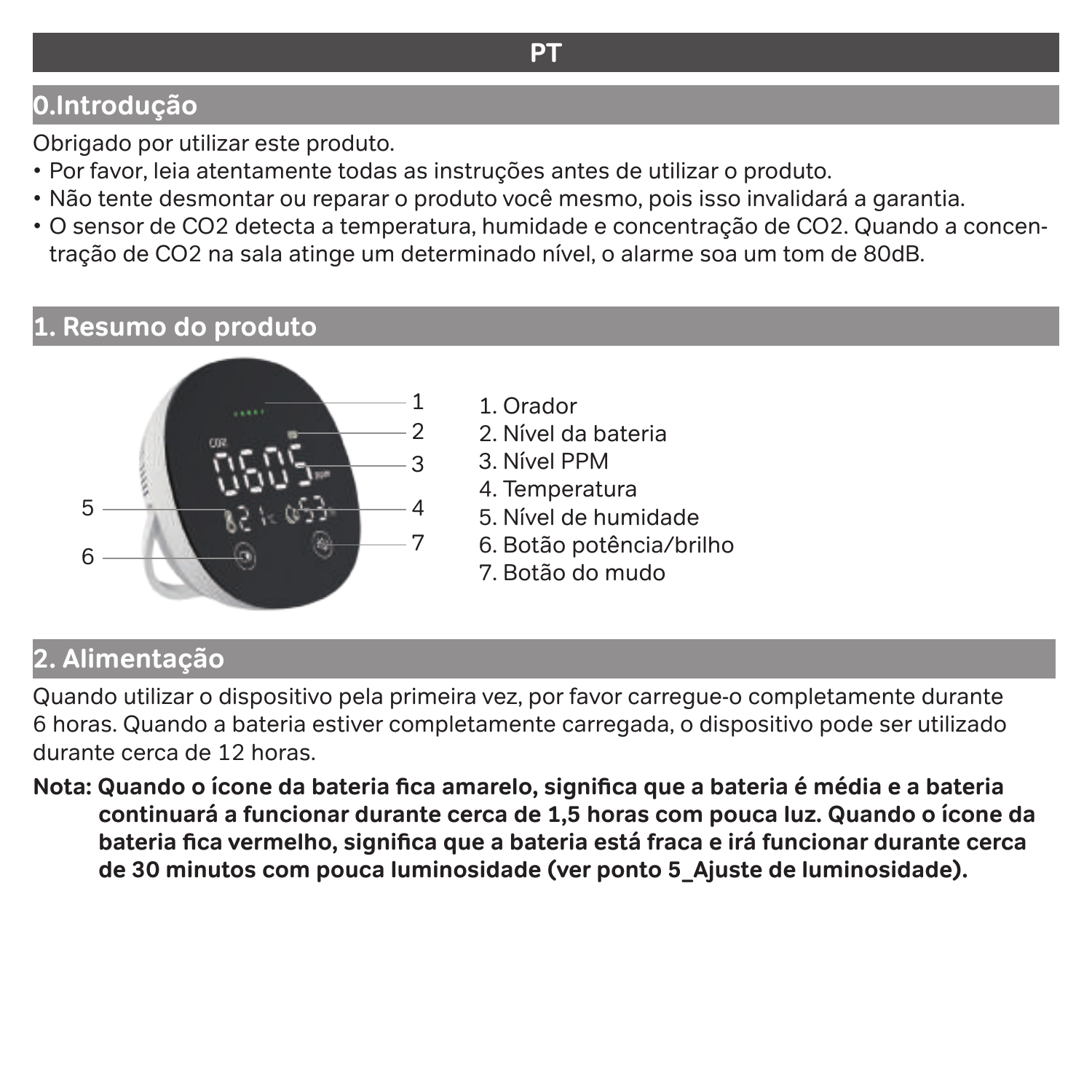## **3. Instruções de utilização**

| <b>BOTÕES</b> |                                                  | MODO ON<br>MODO OFF                    |                                     |                         |
|---------------|--------------------------------------------------|----------------------------------------|-------------------------------------|-------------------------|
|               | PRESSÃO DE<br>LONGO                              | PRESSÃO<br><b>CURTA</b>                | PRESSÃO DE<br><b>LONGO</b>          | PRESSÃO<br><b>CURTA</b> |
|               | Pelo menos 1.5<br>seg. para desligar             | Ajuste de lumi-<br>nosidade            | Pelo menos<br>1,6sec. para<br>ligar | Nenhuma<br>operação     |
| 參             | Pelo menos 1,5<br>seg. para diminuir o<br>volume | Silenciar ou<br>desactivar o<br>alarme | Nenhuma<br>operação                 | Nenhuma<br>operação     |

**Nota: A concentração de CO2 é de 550ppm no arranque, por favor aguarde 30s para auto-calibração antes de usar.** 

**Nota: Quando o seu dispositivo está ligado, o nível de temperatura é superior ao normal.** 

#### **4. Instalação de detetores**

Há duas possibilidades, ou montar na parede ou simplesmente colocá-lo sobre o seu mobiliário utilizando o pé de apoio integrado.

#### Montagem na parede:



- 1. Usando um lápis e a placa magnética de parede, marque os pontos de perfuração para uma melhor precisão.
- 2. Acrescentar as cavilhas aos furos.
- 3. Colocar a placa de montagem e apertar com os parafusos.
- 4. Colocar o sensor Co2 sobre a placa. A placa cola-se magneticamente devido aos ímanes incorporados.

# **5. Ajustar a luminosidade**

Para mudar a sua iluminação, basta premir uma vez o botão potência/brilho (ver diagrama). Pode escolher entre 3 níveis de iluminação.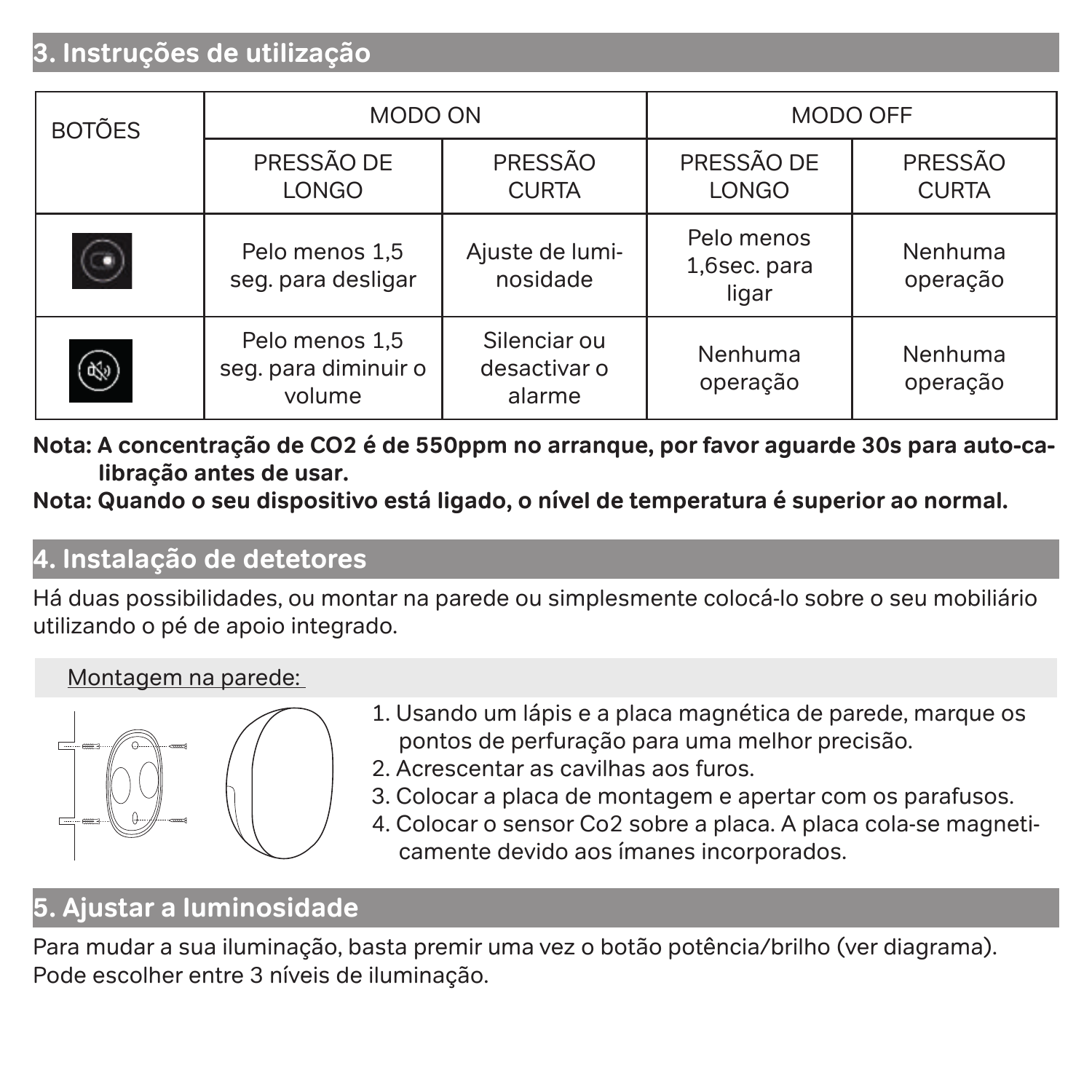### **6. Indicador de bateria**

| Estado da     | Carregador ligado |                         | Carregador não ligado |                         |
|---------------|-------------------|-------------------------|-----------------------|-------------------------|
| bateria       | MODO ON           | MODO OFF                | MODO ON               | MODO OFF                |
| Bateria cheia | Verde             | Sem ícone de<br>bateria | Verde                 |                         |
| Bateria alta  | Verde             | Verde                   | Verde                 |                         |
| Bateria média | Verde (a piscar)  | Verde (a piscar)        | Amarelo               | Sem ícone de<br>bateria |
| Bateria fraca | Verde (a piscar)  | Verde (a piscar)        | Vermelho              |                         |
| Sem bateria   | Verde (a piscar)  | Verde (a piscar)        | Desligado             |                         |

#### **Nota: O dispositivo desliga-se automaticamente quando a bateria está demasiado fraca. O indicador de bateria pisca a vermelho 3 vezes com um bip quando se tenta ligar se não houver bateria, e o carregador não está ligado.**

# **7. Aviso de bateria fraca**

Se o ícone da bateria ficar amarelo e o dispositivo emitir dois bipes a cada 10 segundos, a bateria está meio descarregada. O tempo para desligar é de aproximadamente 1,5 horas em condições de pouca luz.

No caso de bateria fraca, o ícone de bateria ficará vermelho e o alarme emitirá um sinal sonoro duas vezes em cada 5 segundos. O tempo para desligar será de aproximadamente 30 minutos em condições de pouca luz.

#### **Nota: Note que o modo mudo não pode ser activado quando a bateria está fraca. O alarme só parará depois de ligar o carregador.**

# **8. Alarme mudo**

O botão mudo permite baixar ligeiramente o volume do dispositivo ou silenciar o alarme quando este está a soar. Para baixar o volume ao premir os botões do dispositivo, basta manter o botão mudo durante cerca de 1,6 segundos. Se quiser desactivar o alarme quando este soar, prima rapidamente 1x.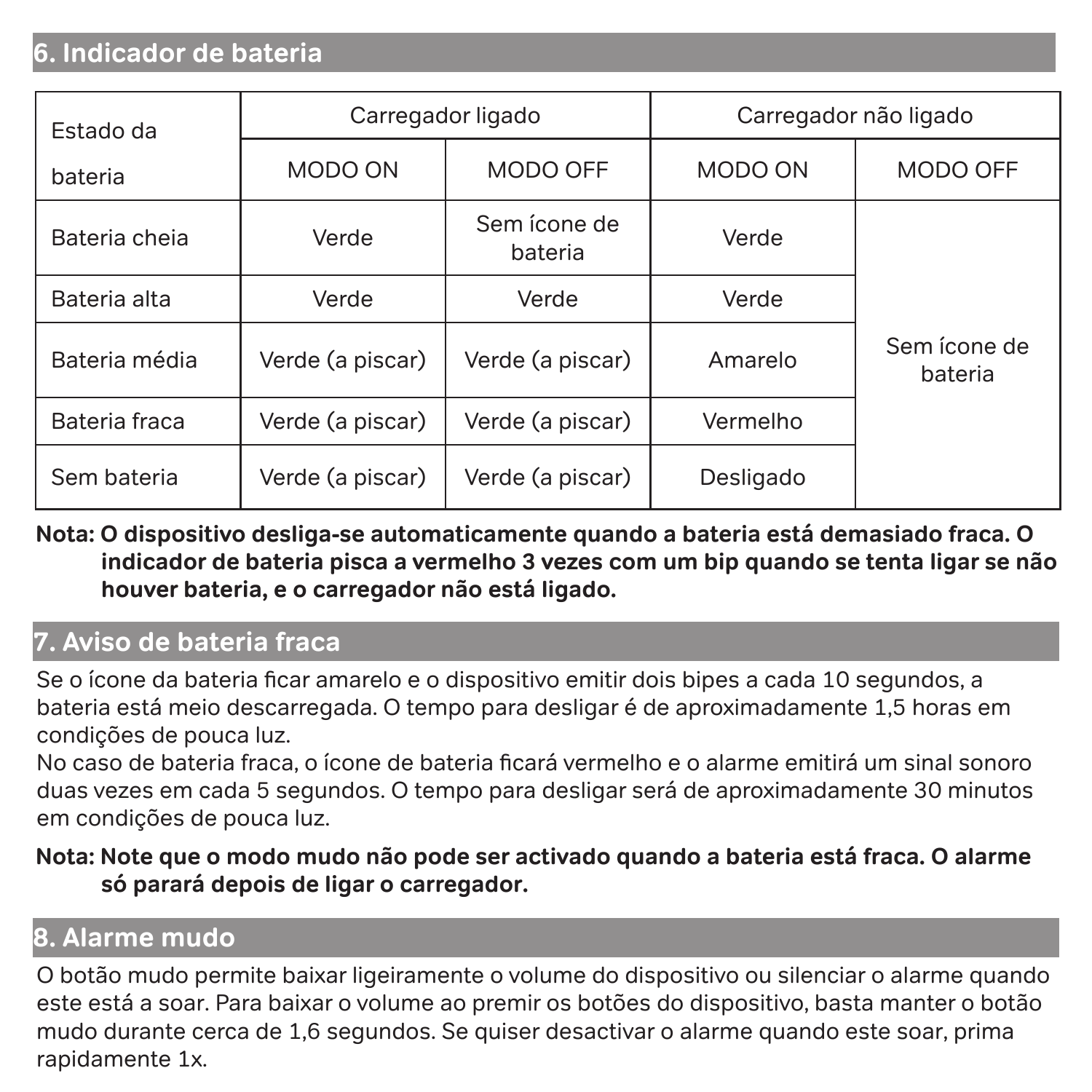### **9. Aviso de falha**

- A unidade exibe 0000 e recorda a fraqueza do sensor de CO2 quando detecta que o sensor está danificado.
- A unidade exibe 25°C, 30% quando detecta que o sensor de temperatura e humidade está danificado.

# **10. O que é dióxido de carbono?**

Não confundir com monóxido de carbono (CO), o CO2 é produzido pelo corpo humano e é encontrado no ar quando exalamos. O CO2 é um gás incolor e inodoro que os humanos não conseguem detectar, pelo que ter um medidor de CO2 é útil em escritórios, escolas, lares onde muitas pessoas estão presentes juntas. O medidor de CO2 diz-lhe quando precisa de ventilar uma sala.

### **11. Sintomas após elevada exposição ao CO2**

Em concentrações elevadas, o dióxido de carbono pode deslocar o oxigénio do ar, privando assim o corpo de oxigénio, o que pode causar perda de consciência. A falta de oxigénio pode causar uma variedade de sintomas, incluindo respiração rápida, ritmo cardíaco acelerado, tonturas, reacção emocional, fadiga, náuseas e vómitos, colapso ou em casos mais graves; convulsões, coma ou morte.

#### **Nota: Os idosos e as pessoas em risco (diabéticos, riscos de trombose...) podem ser mais vulneráveis. Se sentir mesmo sintomas ligeiros, por favor consulte imediatamente o seu médico!**

# **12. Conselhos de segurança**

- Como a área de cobertura da detecção de CO2 é limitada, recomendamos que instale detectores de CO2 em cada divisão da sua casa para proteger eficazmente toda a família.
- Não pulverizar sprays químicos tais como desodorizante, laca de cabelo, perfume, inseticida ou tinta spray perto do alarme.
- Limpe com um pano macio e húmido, sem utilizar solventes ou detergentes que danifiquem o dispositivo.
- Favor recarregar regularmente o dispositivo se este for armazenado por um longo período de tempo.
- Não pintar o alarme de CO2 e não bloquear ou cobrir o orifício de ventilação do alarme com cola ou outros objectos.
- Não tente desmontar ou reparar o produto por conta própria.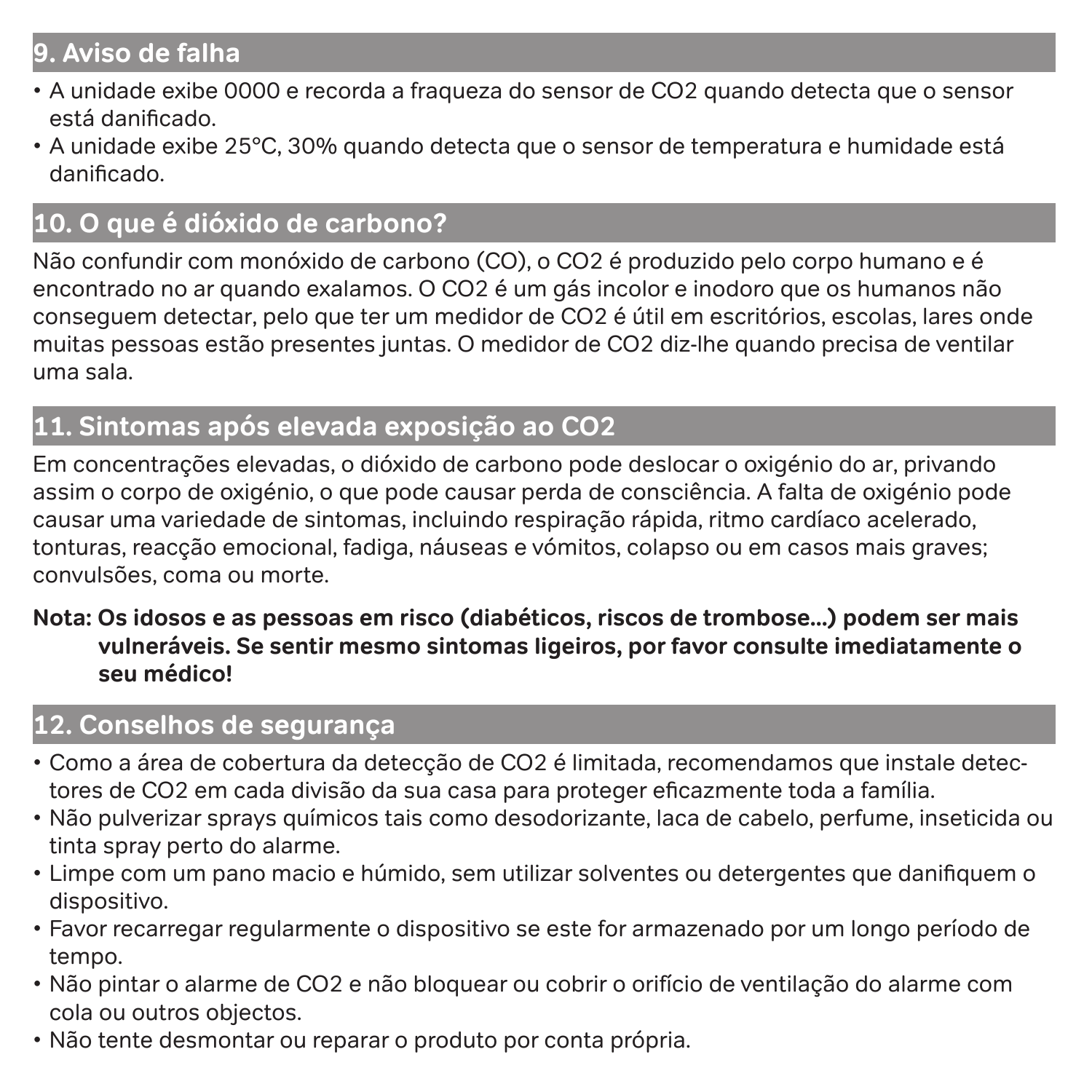- O painel de controlo não é à prova de água. Não o exponha à chuva nem o imerja em água.
- Por favor, guardar estas instruções de utilização num local seguro.
- Em caso de envenenamento por dióxido de carbono, contactar os serviços de emergência para obter ajuda. Não regressar a casa até que o alarme tenha parado e o ar tenha voltado ao normal.

# **13. Especificações técnicas**

- Alimentação elétrica: DC 5V/1A (micro USB)
- Célula de bateria: Bateria de lítio de 3.7V incorporada
- Capacidade da bateria: 2000mAh
- Duração da bateria: 12 horas
- Vida útil do produto : 10 anos
- Gama de medição de CO2: 400 ~ 5000ppm
- Precisão de medição de CO2: 1ppm
- Tolerância de medição de CO2: ±50ppm + ±5%.
- Gama de medição de temperatura: 0 ~ 65°C
- Tolerância de medição de temperatura: ±1°C
- Gama de medição de humidade: 0 ~ 100%RH
- Tolerância de medição de humidade: ±5%RH
- Tipo de botão: Botão de toque
- Tipo de exibição: LED
- $\cdot$  Tamanho: 100\*100\*30,5mm



Não atirar pilhas ou produtos fora de serviço com o lixo doméstico (lixo). As substâncias perigosas que podem incluir podem prejudicar a saúde ou o ambiente. Faça com que o seu retalhista aceite estes produtos de volta ou utilize a recolha selectiva de lixo proposta pela sua cidade.

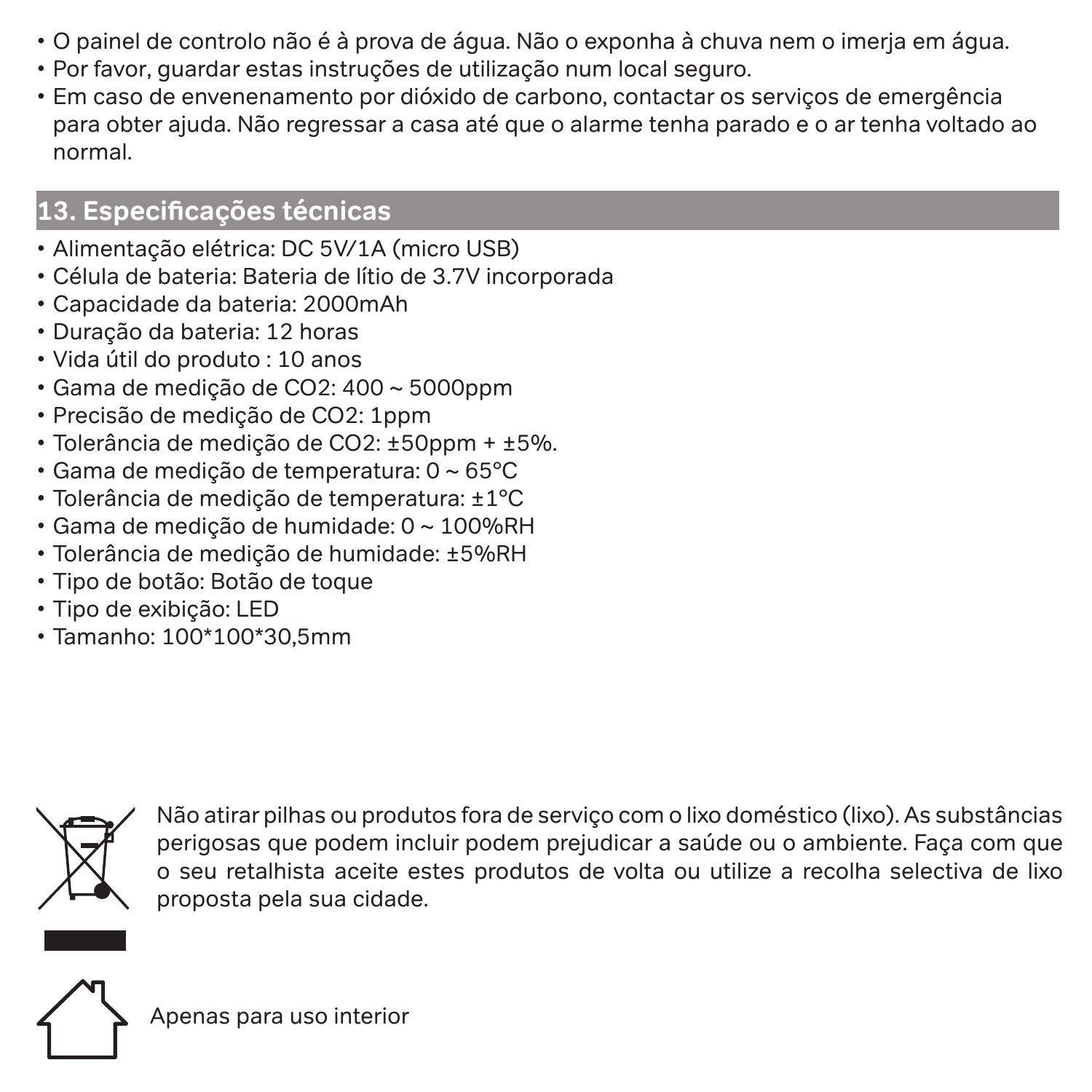# **0. Introduzione**

Grazie per aver usato questo prodotto.

- Si prega di leggere attentamente tutte le istruzioni prima di utilizzare il prodotto.
- Non tentare di smontare o riparare il prodotto da soli, poiché ciò invaliderà la garanzia.
- Il sensore di CO2 rileva la temperatura, l'umidità e la concentrazione di CO2. Quando la concentrazione di CO2 nella stanza raggiunge un certo livello, l'allarme emette un suono di 80dB.

### **1. Presentazione del prodotto**



- 1. Altoparlante
- 2. Livello della batteria
- 3. Livello PPM
- 4. Temperatura
- 5. Livello di umidità
- 6. Pulsante di accensione / luminosità
- 7. Tasto Mute

# **2. Alimentazione**

Quando si utilizza il dispositivo per la prima volta, si prega di caricarlo completamente per 6 ore. Una volta che la batteria è completamente carica, il dispositivo può essere utilizzato per circa 12 ore.

**Nota: Quando l'icona della batteria diventa gialla, significa che la batteria è media e la batteria funzionerà ancora per circa 1,5 ore in condizioni di scarsa illuminazione. Quando l'icona della batteria diventa rossa, significa che la batteria è scarica e funzionerà per circa 30 minuti con bassa luminosità (vedi punto 5\_adattamento della luminosità).**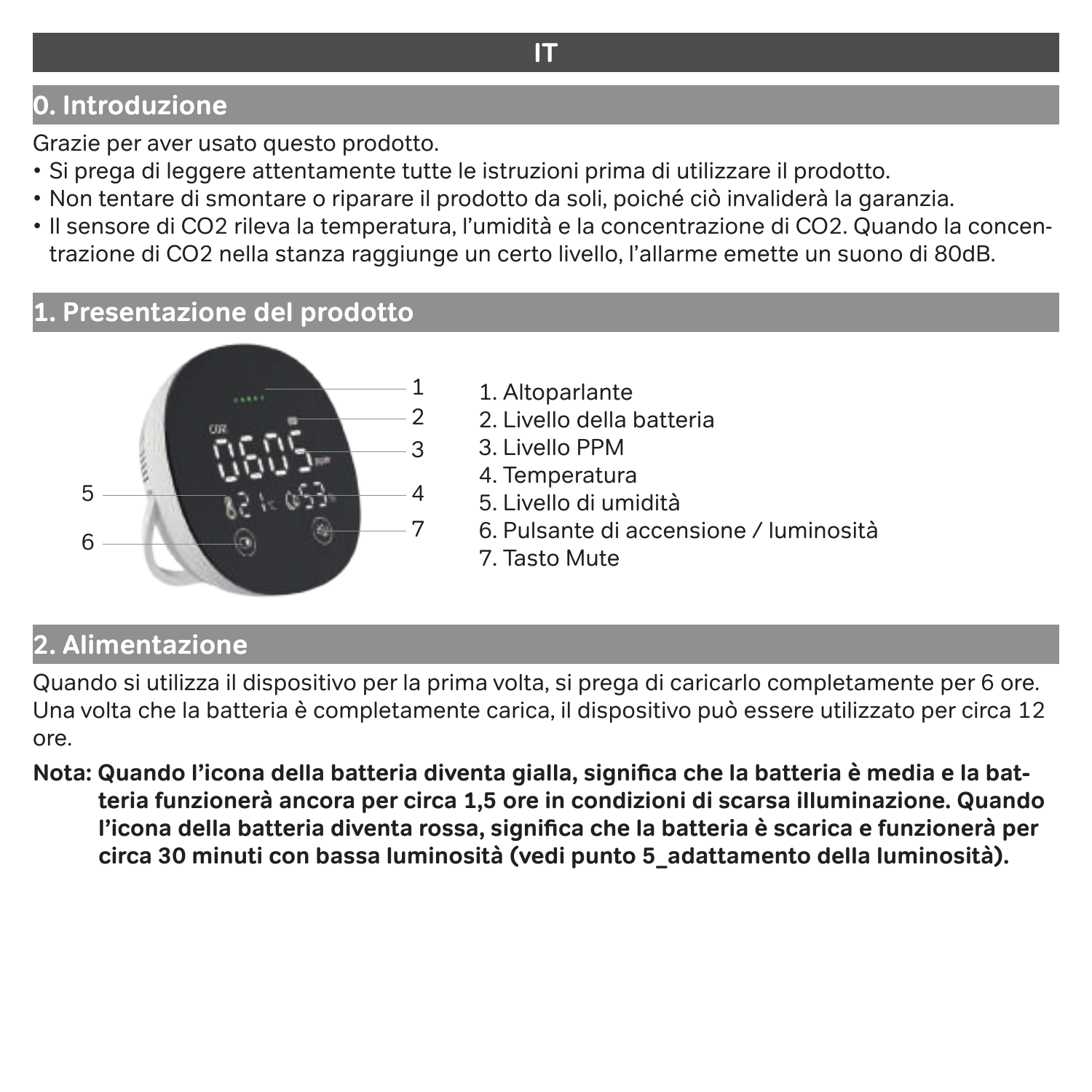# **3. Istruzioni per l'uso**

| <b>PULSANTI</b> | MODO ON                                   |                                                   | MODO OFF                           |                            |
|-----------------|-------------------------------------------|---------------------------------------------------|------------------------------------|----------------------------|
|                 | PRESSIONE LUNGA                           | PRESSIONE<br><b>RAPIDA</b>                        | PRESSIONE<br>LUNGA                 | PRESSIONE<br><b>RAPIDA</b> |
|                 | Almeno 1,5sec. per<br>spegnere            | Regolazione<br>della luminosità                   | Almeno 1.6sec.<br>per l'accensione | Nessuna opera-<br>zione    |
| ભ્યું           | Almeno 1,5sec. per<br>diminuire il volume | Silenziamento<br>o disattivazione<br>dell'allarme | Nessuna opera-<br>zione            | Nessuna opera-<br>zione    |

**Nota: La concentrazione di CO2 è 550ppm all'avvio, si prega di attendere 30s per l'autocalibrazione prima di utilizzare.** 

**Nota: Quando il dispositivo è collegato, il livello di temperatura è più alto del normale.** 

#### **4. Installazione del rivelatore**

Ci sono due possibilità, o il montaggio a muro o semplicemente il posizionamento sul vostro mobile utilizzando il piede d'appoggio integrato.

#### Montaggio a parete:



- 1. Usando una matita e la piastra magnetica da parete, segnare i punti di foratura per una migliore precisione.
- 2. Aggiungere i tasselli ai fori.
- 3. Posizionare la piastra di montaggio e serrare con le viti.
- 4. Posizionare il sensore Co2 sulla piastra. La piastra si attaccherà magneticamente grazie ai magneti incorporati.

### **5. Regolazione della luminosità**

Per cambiare l'illuminazione, basta premere una volta il pulsante di accensione/luminosità (vedi schema). È possibile scegliere tra 3 livelli di illuminazione.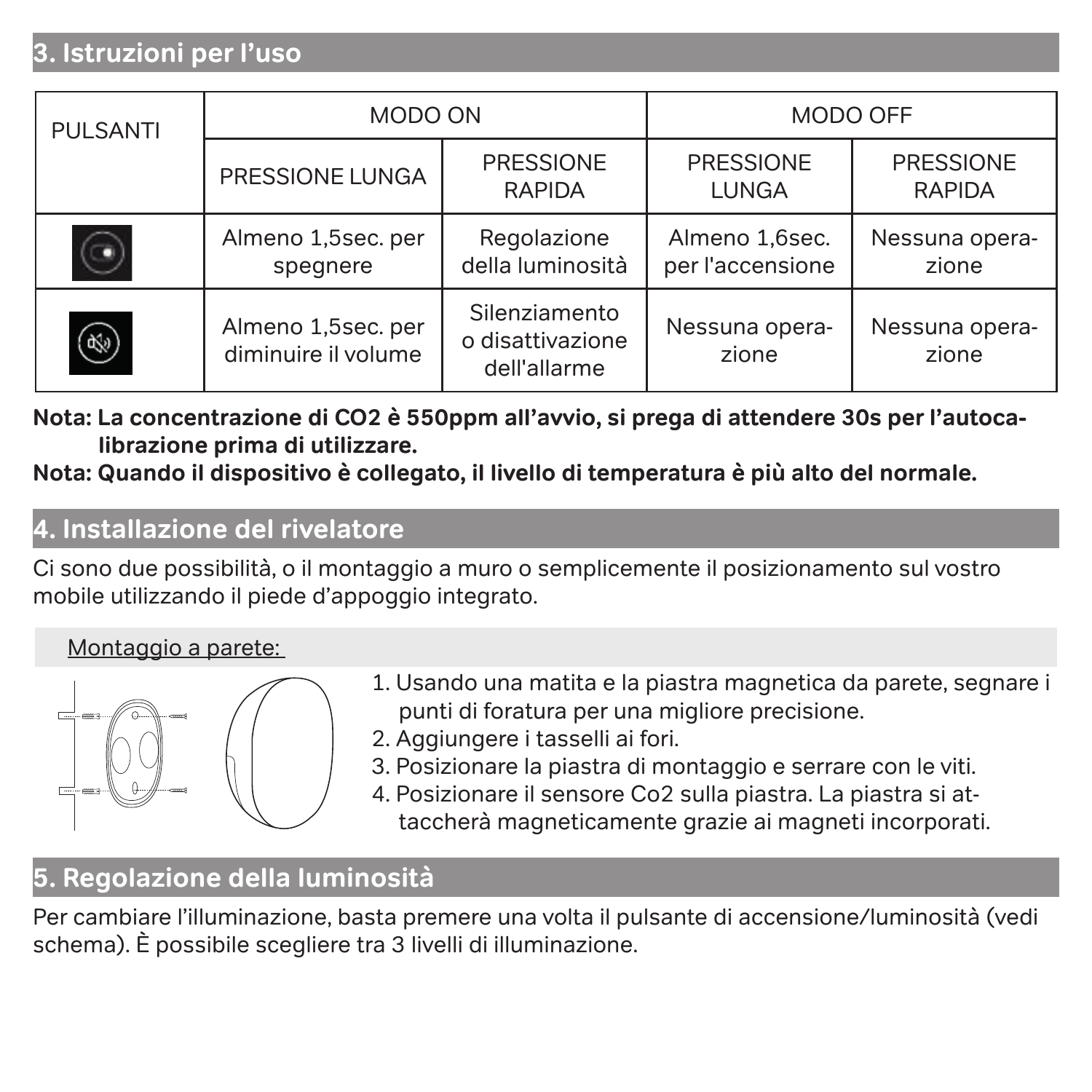#### **6. Indicatore della batteria**

| Stato della         | Caricabatterie collegato  |                                 | Caricabatterie non collegato |                                 |
|---------------------|---------------------------|---------------------------------|------------------------------|---------------------------------|
| batteria            | Modo ON                   | Modo OFF                        | Modo ON                      | Modo OFF                        |
| Batteria piena      | Verde                     | Nessuna icona<br>della batteria | Verde                        |                                 |
| Batteria alta       | Verde                     | Verde                           | Verde                        |                                 |
| Batteria media      | Verde (lampeq-<br>qiante) | Verde (lampeg-<br>qiante)       | Giallo                       | Nessuna icona<br>della batteria |
| Batteria bassa      | Verde (lampeq-<br>qiante) | Verde (lampeg-<br>qiante)       | Rosso                        |                                 |
| Nessuna<br>batteria | Verde (lampeq-<br>qiante) | Verde (lampeg-<br>qiante)       | Off                          |                                 |

**Nota: Il dispositivo si spegne automaticamente quando la batteria è troppo bassa. L'indicatore della batteria lampeggia in rosso 3 volte con un bip quando si cerca di accendere se non c'è la batteria e il caricatore non è collegato.**

#### **7. Avviso di batteria scarica**

Se l'icona della batteria diventa gialla e il dispositivo emette due bip ogni 10 secondi, la batteria è mezza scarica. Il tempo di spegnimento è di circa 1,5 ore in condizioni di scarsa luminosità. In caso di batteria scarica, l'icona della batteria diventa rossa e l'allarme emette due bip ogni 5 secondi. Il tempo di spegnimento sarà di circa 30 minuti con poca luce.

**Nota: Si prega di notare che la modalità mute non può essere attivata quando la batteria è scarica. L'allarme si fermerà solo dopo aver collegato il caricatore.**

# **8. Allarme muto**

Questo pulsante muto permette di abbassare leggermente il volume del dispositivo o di silenziare l'allarme quando suona. Per abbassare il volume quando si premono i pulsanti del dispositivo, tenere il pulsante muto per circa 1,6 secondi. Per disattivare l'allarme quando suona,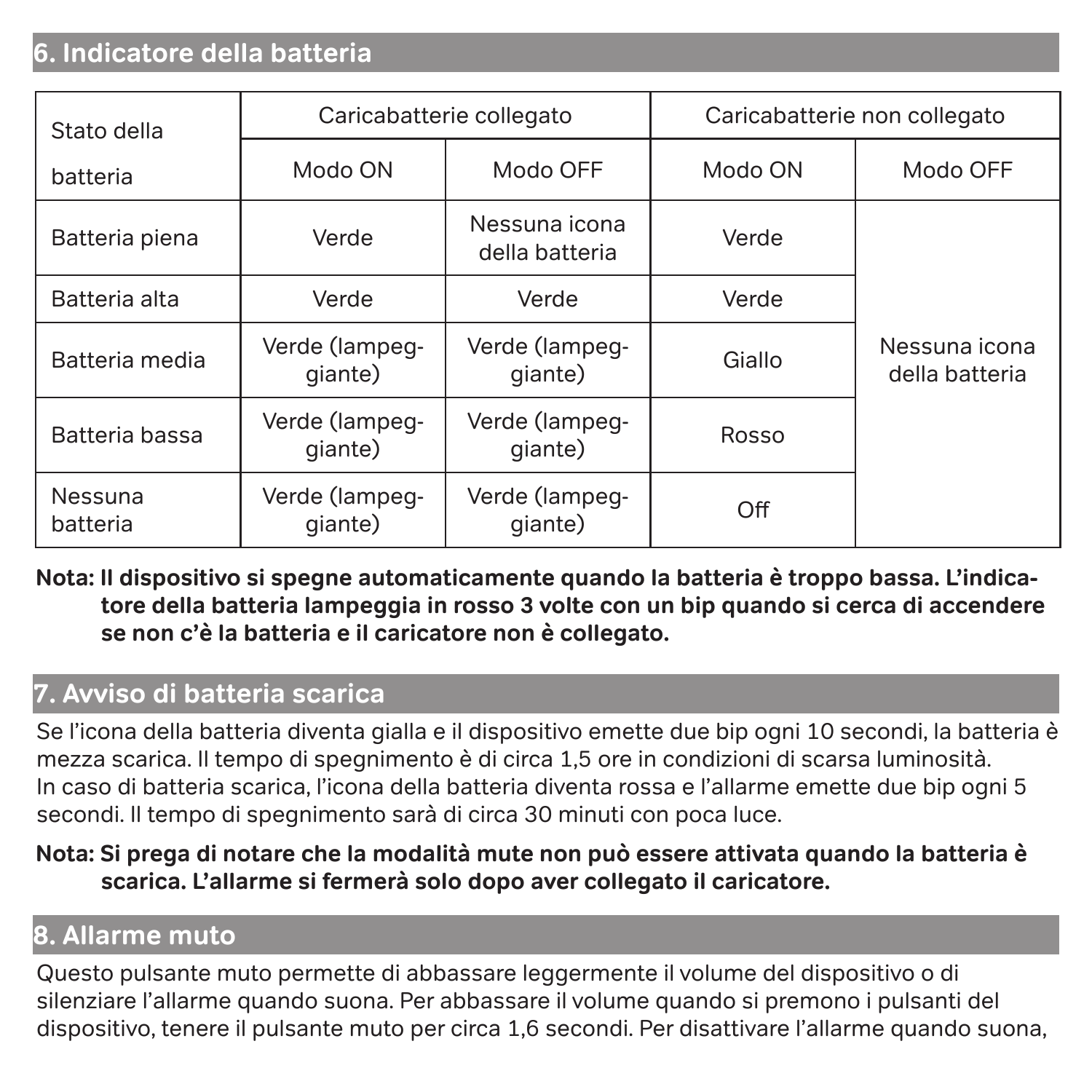premere rapidamente 1x.

### **9. Avviso di guasto**

- L'unità visualizza 0000 e richiama la debolezza del sensore di CO2 quando rileva che il sensore è danneggiato.
- L'unità visualizza 25°C, 30% quando rileva che il sensore di temperatura e umidità è danneggiato.

### **10. Cos'è l'anidride carbonica?**

Da non confondere con il monossido di carbonio (CO), il CO2 è prodotto dal corpo umano e si trova nell'aria quando espiriamo. Il CO2 è un gas incolore e inodore che gli esseri umani non possono rilevare, quindi avere un misuratore di CO2 è utile in uffici, scuole, case dove molte persone sono presenti insieme. Il misuratore di CO2 ti dice quando è necessario ventilare una stanza.

### **11. Sintomi a seguito di un'elevata esposizione alla CO2**

Ad alte concentrazioni, l'anidride carbonica può spostare l'ossigeno dall'aria, privando così il corpo di ossigeno, il che può causare la perdita di coscienza. Una mancanza di ossigeno può causare una varietà di sintomi, tra cui respirazione rapida, ritmo cardiaco rapido, vertigini, reazione emotiva, affaticamento, nausea e vomito, collasso o nei casi più gravi; convulsioni, coma o morte.

#### **Nota: le persone anziane e quelle a rischio (diabetici, rischi di trombosi...) possono essere più vulnerabili. Se si verificano sintomi anche lievi, si prega di consultare immediatamente il medico!**

## **12. Consigli per la sicurezza**

- Poiché l'area di copertura del rilevamento di CO2 è limitata, si consiglia di installare i rivelatori di CO2 in ogni stanza della casa per proteggere efficacemente tutta la famiglia.
- Non spruzzare spray chimici come deodorante, lacca per capelli, profumo, insetticida o vernice spray vicino all'allarme.
- Pulire con un panno morbido e umido, senza usare solventi o detergenti che danneggiano il dispositivo.
- Ricaricare regolarmente il dispositivo se viene conservato per un lungo periodo.
- Non dipingere l'allarme CO2 e non bloccare o coprire il foro di ventilazione dell'allarme con colla o altri oggetti.
- Non tentare di smontare o riparare il prodotto da soli.
- Il pannello di controllo non è impermeabile. Non esporlo alla pioggia o immergerlo in acqua.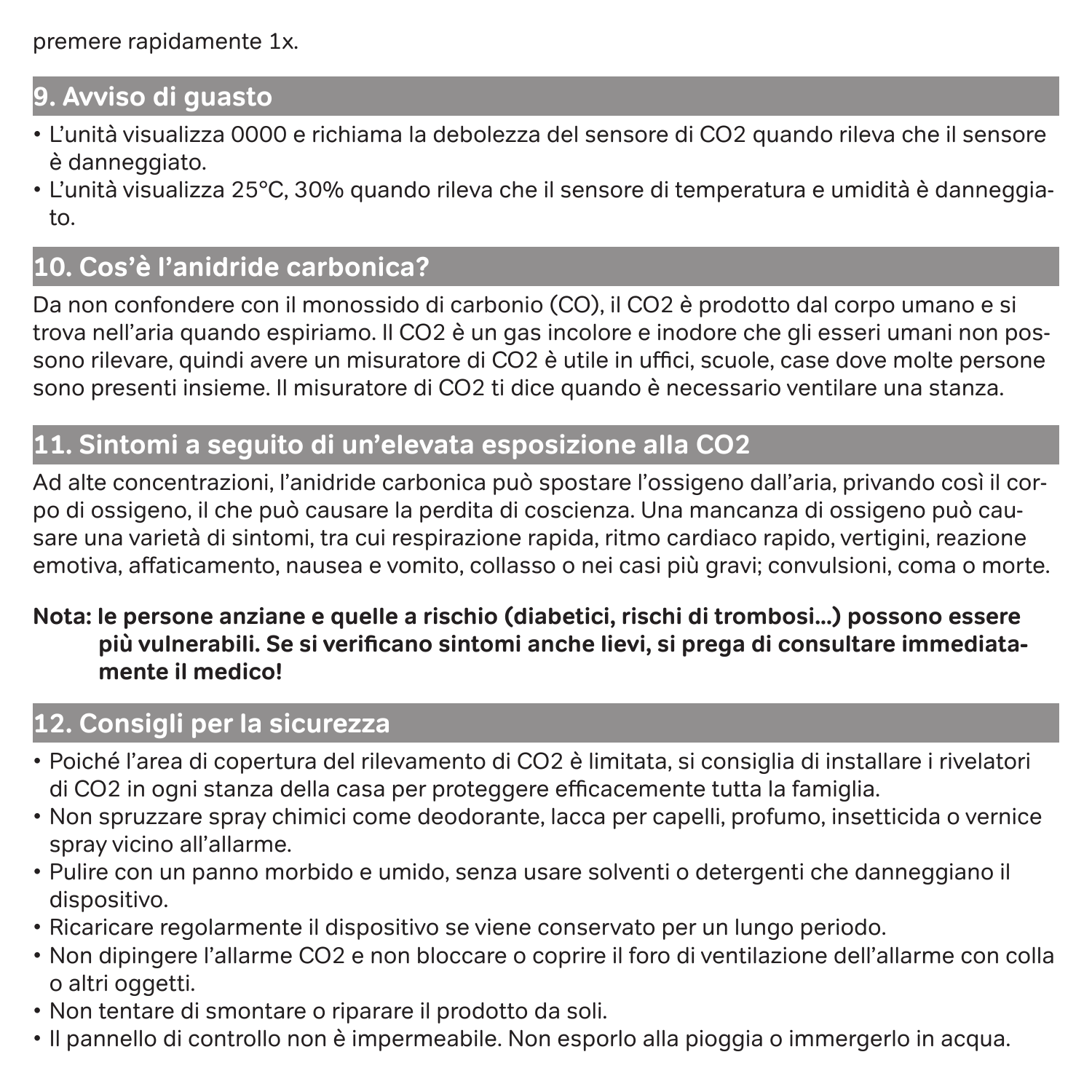- Conservare queste istruzioni per l'uso in un luogo sicuro.
- In caso di avvelenamento da anidride carbonica, chiamare i servizi di emergenza per chiedere aiuto. Non tornare a casa finché l'allarme non è cessato e l'aria non è tornata alla normalità.

# **13. Specifiche tecniche**

- Alimentazione: DC 5V/1A (micro USB)
- Batteria: Batteria al litio 3.7V incorporata
- Capacità della batteria: 2000mAh
- Durata della batteria: 12 ore
- Durata del prodotto: 10 anni
- Gamma di misurazione di CO2: 400 ~ 5000ppm
- Precisione di misurazione di CO2: 1ppm
- Tolleranza di misurazione di CO2: ±50ppm + ±5%.
- Campo di misura della temperatura: 0 ~ 65°C
- Tolleranza di misura della temperatura: ±1°C
- Campo di misura dell'umidità: 0 ~ 100%RH
- Tolleranza di misura dell'umidità: ±5%RH
- Tipo di pulsante: Pulsante di tocco
- Tipo di display: LED
- Dimensione: 100\*100\*30.5mm



Non gettare le batterie o i prodotti fuori uso con i rifiuti domestici (spazzatura). Le sostanze pericolose che possono contenere possono nuocere alla salute o all'ambiente. Fai ritirare questi prodotti dal tuo rivenditore o utilizza la raccolta differenziata dei rifiuti proposta dalla tua città.

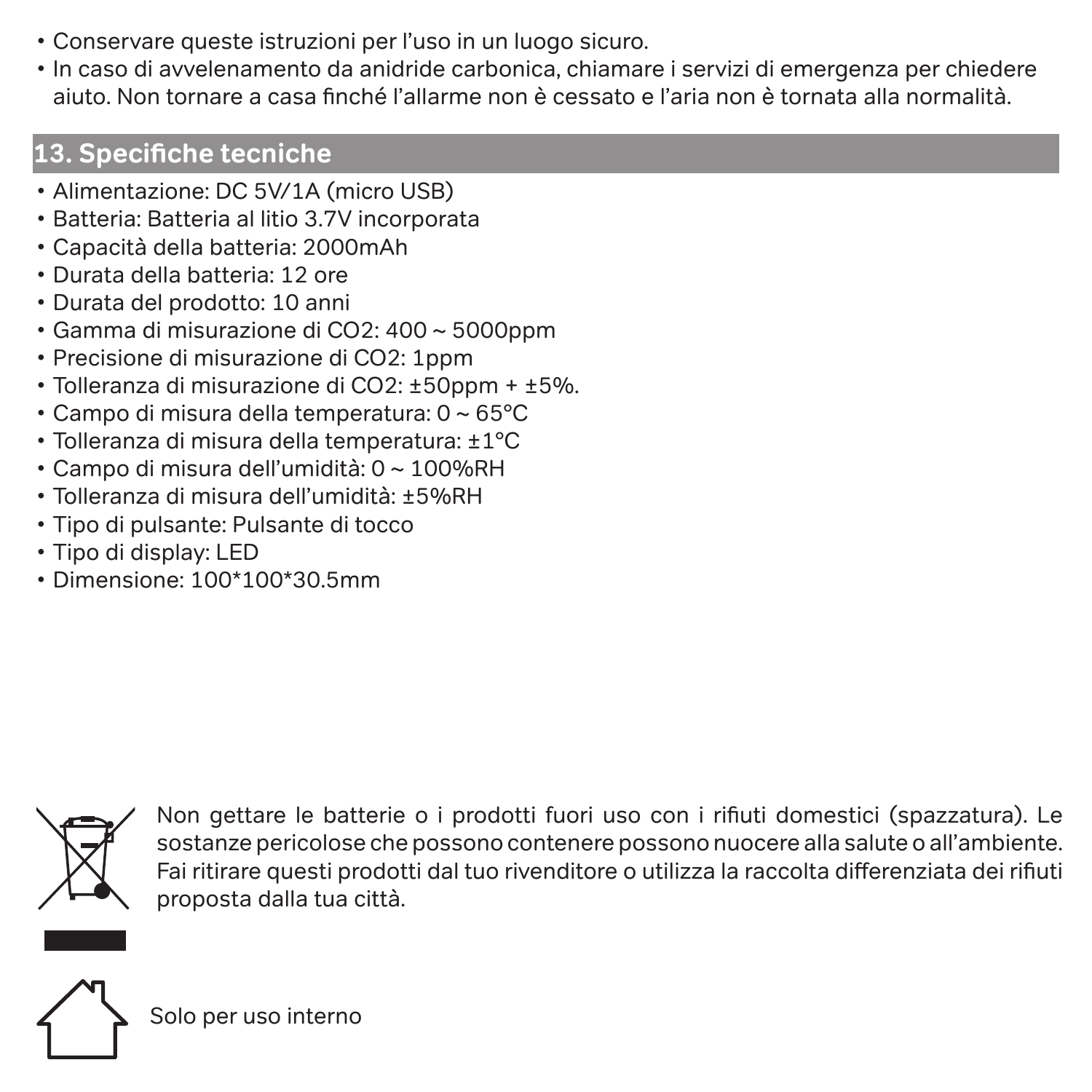# **DE**

# **0. Einleitung**

Vielen Dank, dass Sie dieses Produkt verwenden.

- Bitte lesen Sie alle Anweisungen sorgfältig durch, bevor Sie das Produkt verwenden.
- Versuchen Sie nicht, das Produkt selbst zu zerlegen oder zu reparieren, da dies zum Erlöschen der Garantie führt.
- Der CO2-Sensor erfasst die Temperatur, die Luftfeuchtigkeit und die CO2-Konzentration. Wenn die CO2-Konzentration im Raum einen bestimmten Wert erreicht, ertönt ein Alarmton von 80 dB.

# **1. Überblick über das Produkt**



- 1. Lautsprecher
- 2. Batteriestand
- 3. PPM-Pegel
- 4. Temperatur
- 5. Luftfeuchtigkeit
- 6. Taste Power/Helligkeit
- 7. Stummschalttaste

#### **2. Stromzufuhr**

Wenn Sie das Gerät zum ersten Mal benutzen, laden Sie es bitte 6 Stunden lang vollständig auf. Sobald der Akku vollständig aufgeladen ist, kann das Gerät etwa 12 Stunden lang verwendet werden.

**Hinweis: Wenn das Batteriesymbol gelb wird, bedeutet dies, dass die Batterie mittelstark ist und bei schwachem Licht noch etwa 1,5 Stunden funktioniert. Wenn das Batteriesymbol rot wird, bedeutet dies, dass die Batterie schwach ist und noch etwa 30 Minuten bei geringer Helligkeit funktioniert (siehe Punkt 5\_ Helligkeit einstellen).**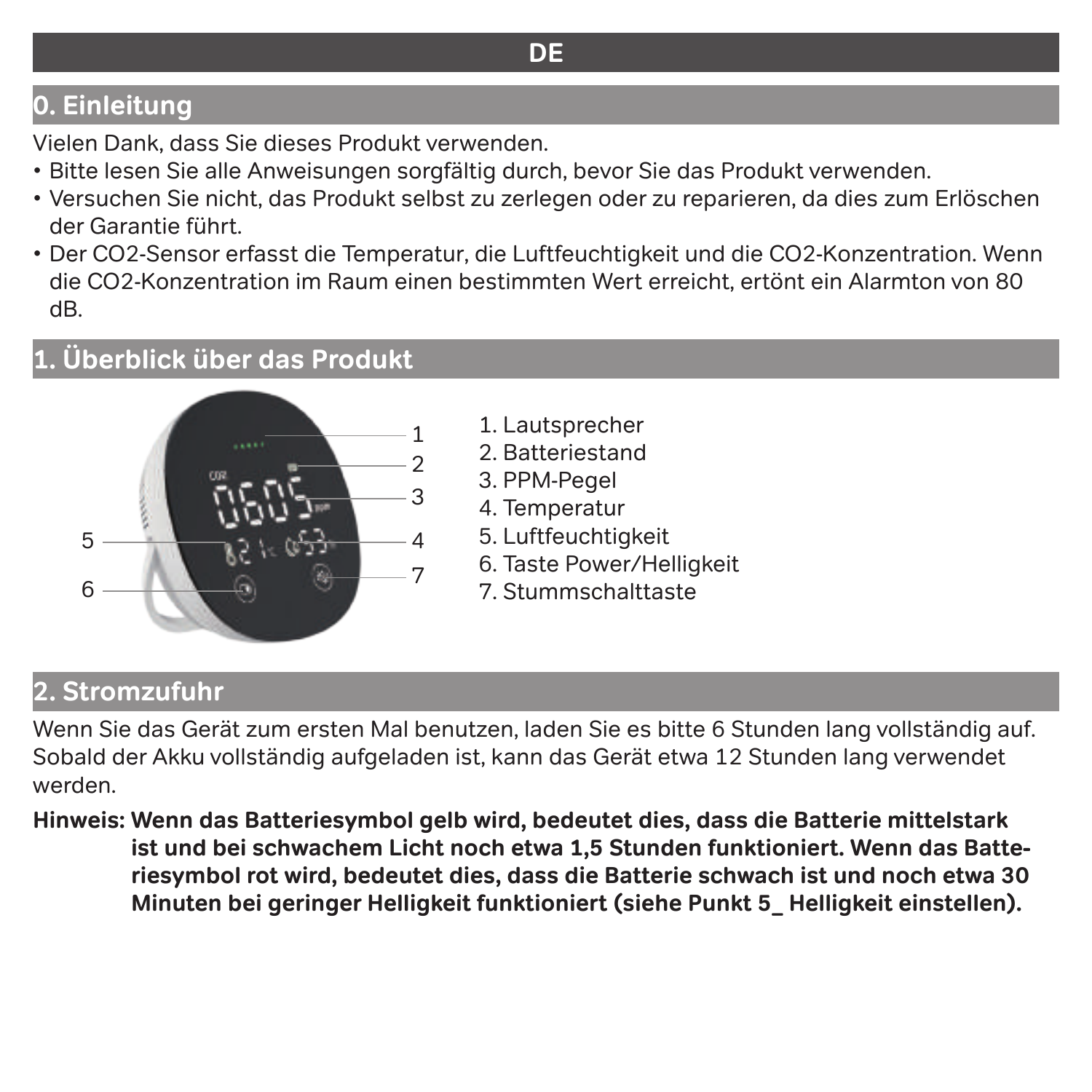# **3. Betriebsanleitung**

| <b>TASTEN</b> | EIN-MODUS                                                  |                                                                           | AUS-MODUS                                 |                                 |
|---------------|------------------------------------------------------------|---------------------------------------------------------------------------|-------------------------------------------|---------------------------------|
|               | <b>LANGES DRÜCKEN</b>                                      | <b>KURZES</b><br><b>DRÜCKEN</b>                                           | LANGES<br><b>DRÜCKEN</b>                  | <b>KURZES</b><br><b>DRÜCKEN</b> |
|               | Mindestens<br>1,5 Sek. zum<br>Ausschalten                  | Helligkeit eins-<br>tellen                                                | Mindestens<br>1,6 Sek. zum<br>Einschalten | Kein Betrieb                    |
|               | Mindestens<br>1.5 Sek. zum<br>Verringern der<br>Lautstärke | Stummschalten<br>oder Aufhe-<br>ben der<br>Stummschal-<br>tung des Alarms | Kein Betrieb                              | Kein Betrieb                    |

**Hinweis: Die CO2-Konzentration beträgt beim Start 550ppm, bitte warten Sie 30s zur Selbstkalibrierung, bevor Sie das Gerät benutzen.** 

**Hinweis: Wenn Ihr Gerät eingesteckt ist, ist das Temperaturniveau höher als normal.** 

# **4. Montage des Detektors**

Es gibt zwei Möglichkeiten, entweder Wandmontage oder einfaches Aufstellen auf Ihren Möbeln mit Hilfe des integrierten Standfußes.

#### Wandmontage:



- 1. Markieren Sie mit einem Bleistift und der magnetischen Wandplatte die Bohrpunkte für eine bessere Genauigkeit.
- 2. Stecken Sie die Dübel in die Löcher.
- 3. Setzen Sie die Montageplatte auf und ziehen Sie sie mit den Schrauben fest.
- 4. Setzen Sie den Co2-Sensor auf die Platte. Die Platte haftet magnetisch durch die eingebauten Magnete.

### **5. Einstellen der Helligkeit**

Um die Beleuchtung zu ändern, drücken Sie einfach einmal auf die Power/Helligkeitstaste (siehe Abbildung). Sie können zwischen 3 Beleuchtungsstufen wählen.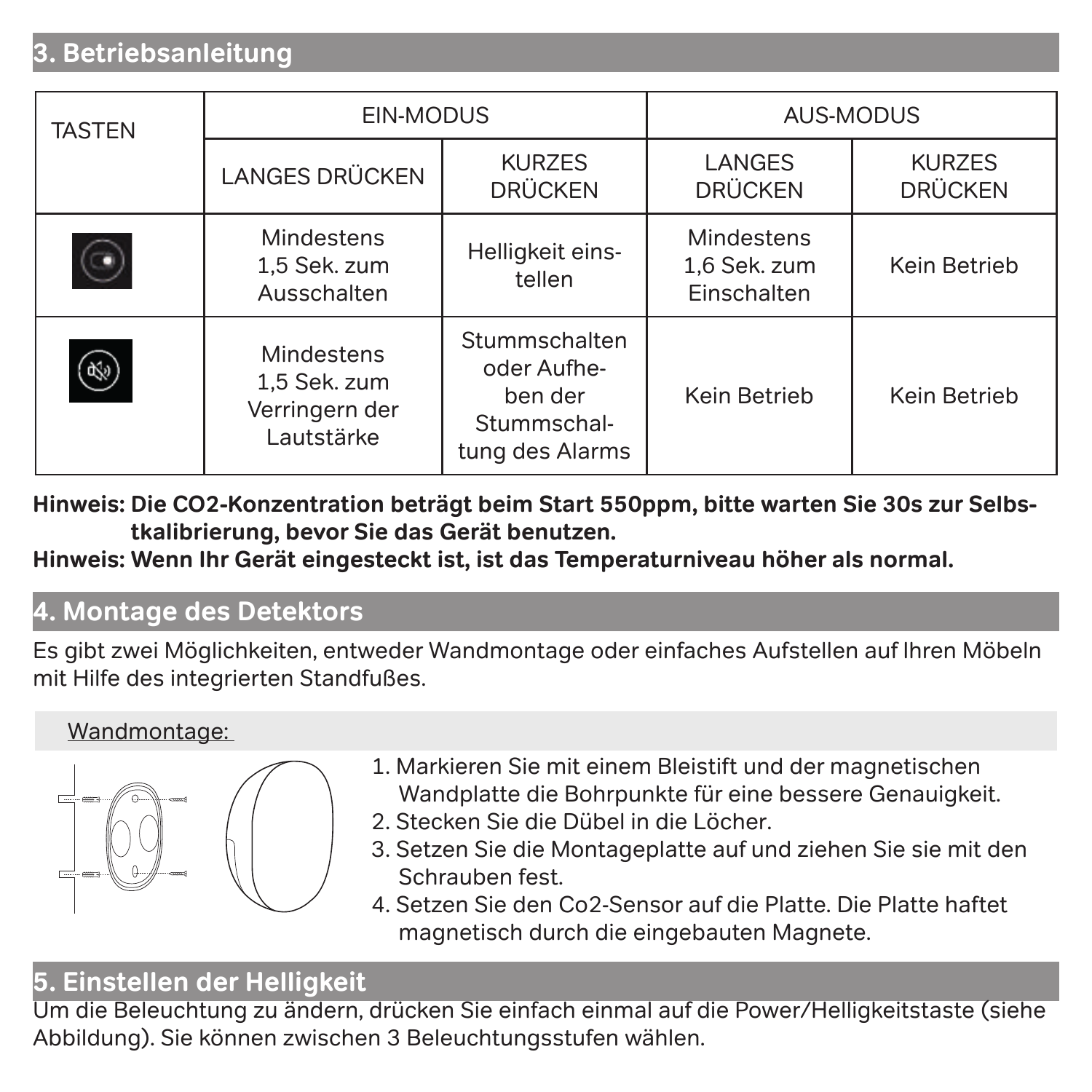### **6. Batterieanzeige**

| Akku-Status                 | Ladegerät angeschlossen |                          | Ladegerät nicht angeschlossen |                          |
|-----------------------------|-------------------------|--------------------------|-------------------------------|--------------------------|
|                             | EIN-Modus               | OFF-Modus                | EIN-Modus                     | OFF-Modus                |
| Batterie voll               | Grün                    | Kein Batte-<br>riesymbol | Grün                          |                          |
| Starke Batterie             | Grün                    | Grün                     | Grün                          |                          |
| Mittlere Batterie           | Grün (blinkend)         | Grün (blinkend)          | Gelb                          | Kein Batte-<br>riesymbol |
| Schwache<br><b>Batterie</b> | Grün (blinkend)         | Grün (blinkend)          | Rot                           |                          |
| Keine Batterie              | Grün (blinkend)         | Grün (blinkend)          | Aus                           |                          |

**Hinweis: Das Gerät schaltet sich automatisch aus, wenn der Akku zu schwach ist. Die Batterieanzeige blinkt 3 Mal rot mit einem Piepton, wenn Sie versuchen, das Gerät einzuschalten, wenn keine Batterie vorhanden ist und das Ladegerät nicht angeschlossen ist.**

#### **7. Warnung bei niedrigem Batteriestand**

Wenn das Batteriesymbol gelb wird und das Gerät alle 10 Sekunden zweimal piept, ist die Batterie halb entladen. Die Zeit bis zum Ausschalten beträgt bei schlechten Lichtverhältnissen etwa 1,5 Stunden.

Bei niedrigem Batteriestand wird das Batteriesymbol rot und der Alarm ertönt zweimal alle 5 Sekunden. Die Zeit bis zum Ausschalten beträgt ca. 30 Minuten bei schwachem Licht.

#### **Hinweis: Bitte beachten Sie, dass der Stummschaltmodus bei niedrigem Batteriestand nicht aktiviert werden kann. Der Alarm wird erst nach dem Anschließen des Ladegeräts beendet.**

#### **8. Alarm stummschalten**

Mit die Stummschalttaste können Sie die Lautstärke des Geräts etwas verringern oder den Alarm stummschalten, wenn er ertönt. Um die Lautstärke zu verringern, wenn Sie die Tasten auf dem Gerät drücken, halten Sie die Stummschalttaste einfach für etwa 1,6 Sekunden gedrückt. Wenn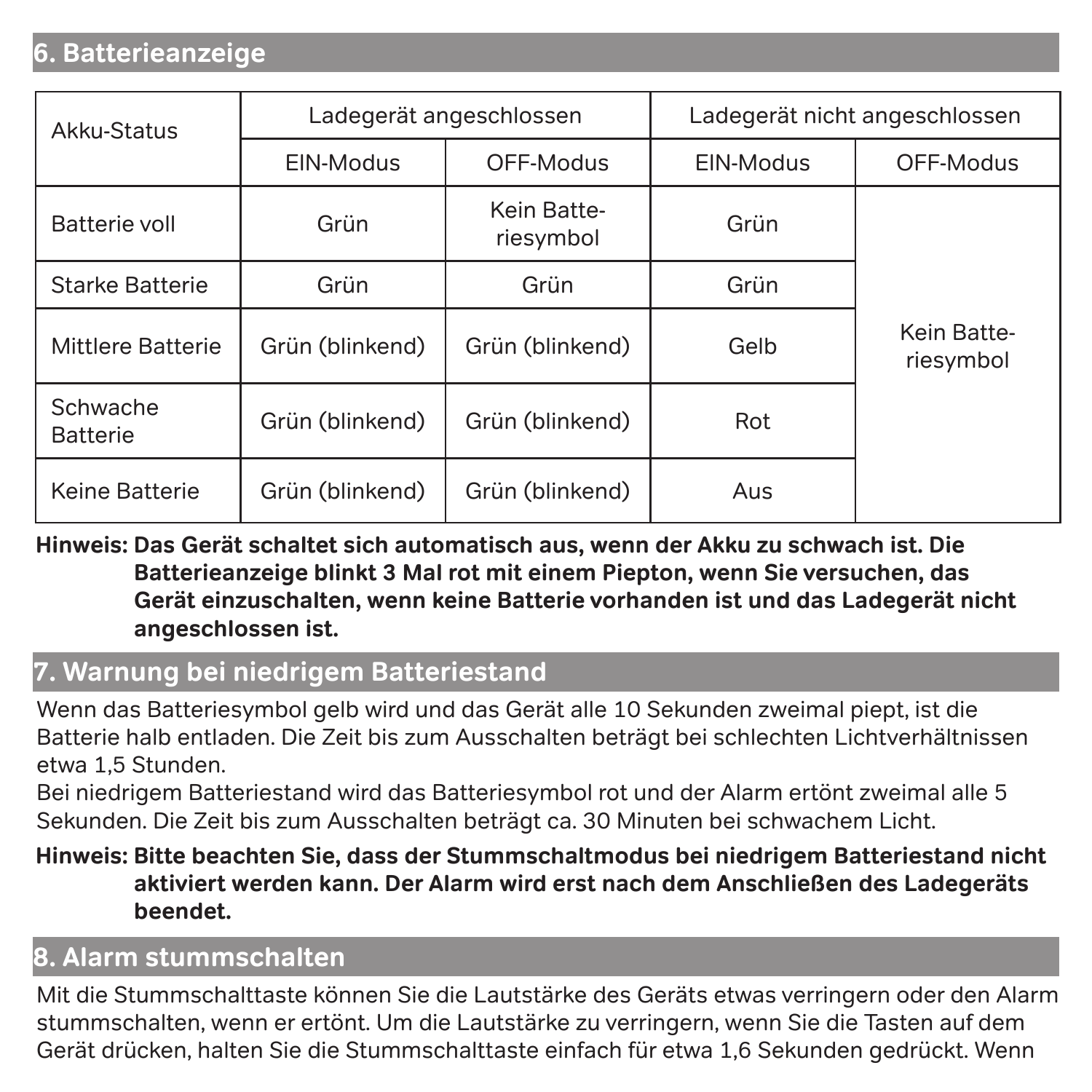Sie den Alarm beim Ertönen deaktivieren möchten, drücken Sie schnell 1x.

# **9. Warnung bei Störung**

- Das Gerät zeigt 0000 an und ruft die Schwäche des CO2-Sensors ab, wenn es feststellt, dass der Sensor beschädigt ist.
- Das Gerät zeigt 25°C, 30% an, wenn es feststellt, dass der Temperatur- und Feuchtigkeitssensor beschädigt ist.

# **10. Was ist Kohlendioxid?**

CO2 ist nicht zu verwechseln mit Kohlenmonoxid (CO). Es wird vom menschlichen Körper produziert und ist in der Luft enthalten, wenn wir ausatmen. CO2 ist ein farb- und geruchloses Gas, das der Mensch nicht wahrnehmen kann. Daher ist ein CO2-Messgerät in Büros, Schulen und Wohnungen, in denen sich viele Menschen aufhalten, sehr nützlich. Das CO2-Messgerät zeigt Ihnen an, wann Sie einen Raum lüften müssen.

# **11. Symptome nach hoher CO2-Exposition**

wodurch dem Körper Sauerstoff entzogen wird, was zu Bewusstlosigkeit führen kann. Der Sauerstoffmangel kann eine Vielzahl von Symptomen hervorrufen, darunter schnelle Atmung, schneller Herzschlag, Schwindel, emotionale Reaktionen, Müdigkeit, Übelkeit und Erbrechen, Kollaps oder in schwereren Fällen Krämpfe, Koma oder Tod.

#### **Hinweis: Ältere Menschen und Risikopersonen (Diabetiker, Thrombose-Risiko...) können besonders gefährdet sein. Wenn Sie auch nur leichte Symptome verspüren, suchen Sie bitte sofort Ihren Arzt auf!**

# **12. Sicherheitshinweise**

- Da der Erfassungsbereich des CO2-Melders begrenzt ist, empfehlen wir Ihnen, CO2-Melder in jedem Raum Ihrer Wohnung zu installieren, um die ganze Familie wirksam zu schützen.
- Sprühen Sie keine chemischen Sprays wie Deodorant, Haarspray, Parfüm, Insektizide oder Sprühfarbe in die Nähe des Melders.
- Reinigen Sie das Gerät mit einem weichen, feuchten Tuch und verwenden Sie keine Lösungsoder Reinigungsmittel, die das Gerät beschädigen könnten.
- Laden Sie das Gerät regelmäßig auf, wenn es über einen längeren Zeitraum gelagert wird.
- Malen Sie den CO2-Alarm nicht an und blockieren oder bedecken Sie die Lüftungsöffnung des Alarms nicht mit Klebstoff oder anderen Gegenständen.
- Versuchen Sie nicht, das Gerät selbst zu zerlegen oder zu reparieren.
- Das Bedienfeld ist nicht wasserdicht. Setzen Sie es nicht dem Regen aus und tauchen Sie es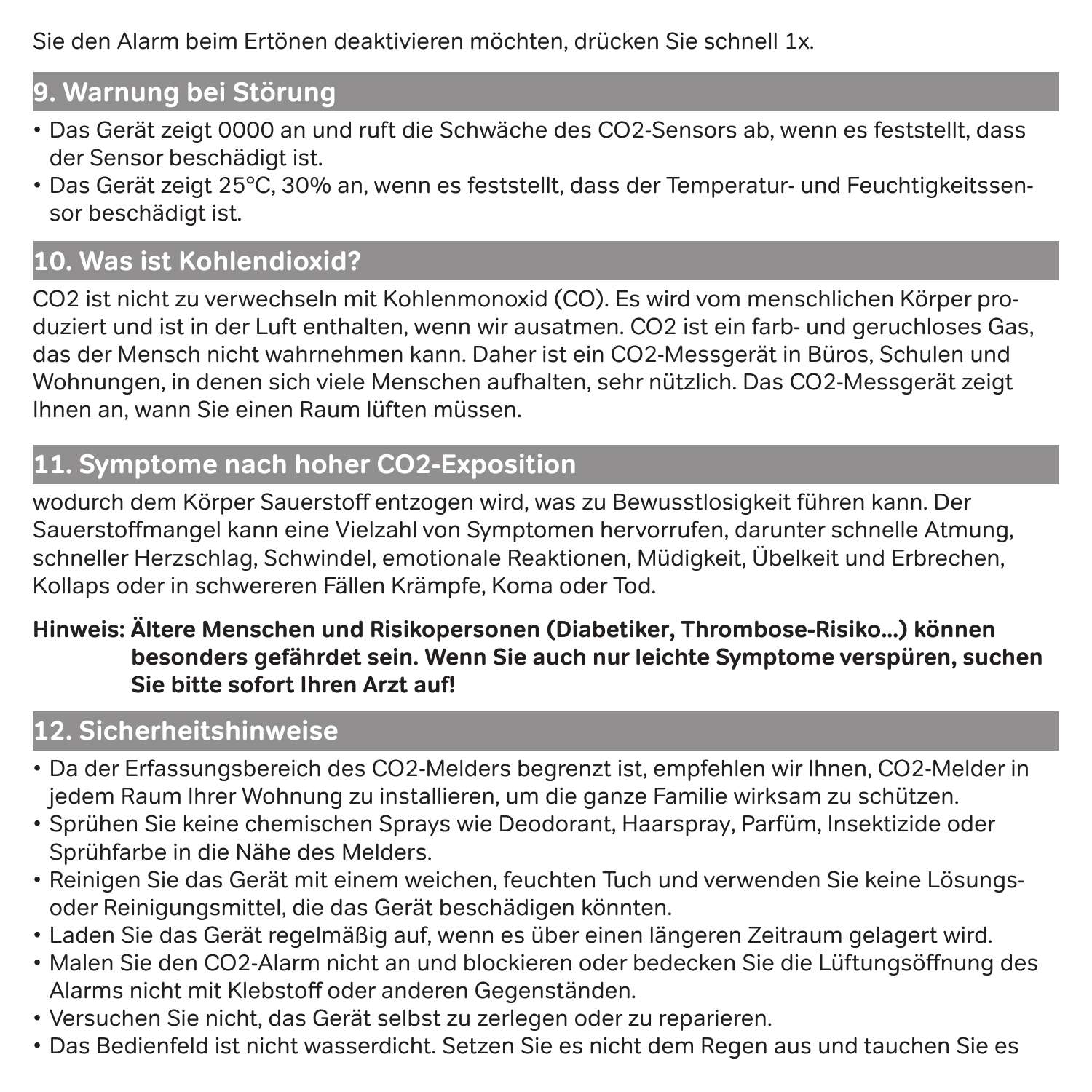nicht in Wasser ein.

- Bitte bewahren Sie diese Gebrauchsanweisung an einem sicheren Ort auf.
- Rufen Sie im Falle einer Kohlendioxid-Vergiftung den Notdienst an. Kehren Sie erst nach Hause zurück, wenn der Alarm verstummt ist und sich die Luft wieder normalisiert hat.

# **13. Technische Daten**

- Stromversorgung: DC 5V/1A (Mikro-USB)
- Batteriezelle: Eingebaute 3.7V Lithium-Batterie
- Batteriekapazität: 2000mAh
- Batterielebensdauer: 12 Stunden
- Produktlebensdauer: 10 Jahre
- CO2-Messbereich: 400 ~ 5000ppm
- CO2-Messgenauigkeit: 1ppm
- CO2-Messungstoleranz: ±50ppm + ±5%.
- Temperatur Messbereich: 0 ~ 65°C
- Toleranz bei der Temperaturmessung: ±1°C
- Luftfeuchtigkeit Messbereich: 0 ~ 100%RH
- Toleranz bei der Luftfeuchtigkeitsmessung: ±5%RH
- Tasten-Typ: Berührungstaste
- Anzeige-Typ: LED
- Größe: 100\*100\*30.5mm



Werfen Sie Batterien oder nicht mehr funktionstüchtige Produkte nicht in den Hausmüll (Müll). Die gefährlichen Stoffe, die sie wahrscheinlich enthalten, können die Gesundheit oder die Umwelt schädigen. Bitten Sie Ihren Händler, diese Produkte zurückzunehmen, oder nutzen Sie die von Ihrer Stadt vorgeschlagene getrennte Müllsammlung.



Nur zur Verwendung in Innenräumen.